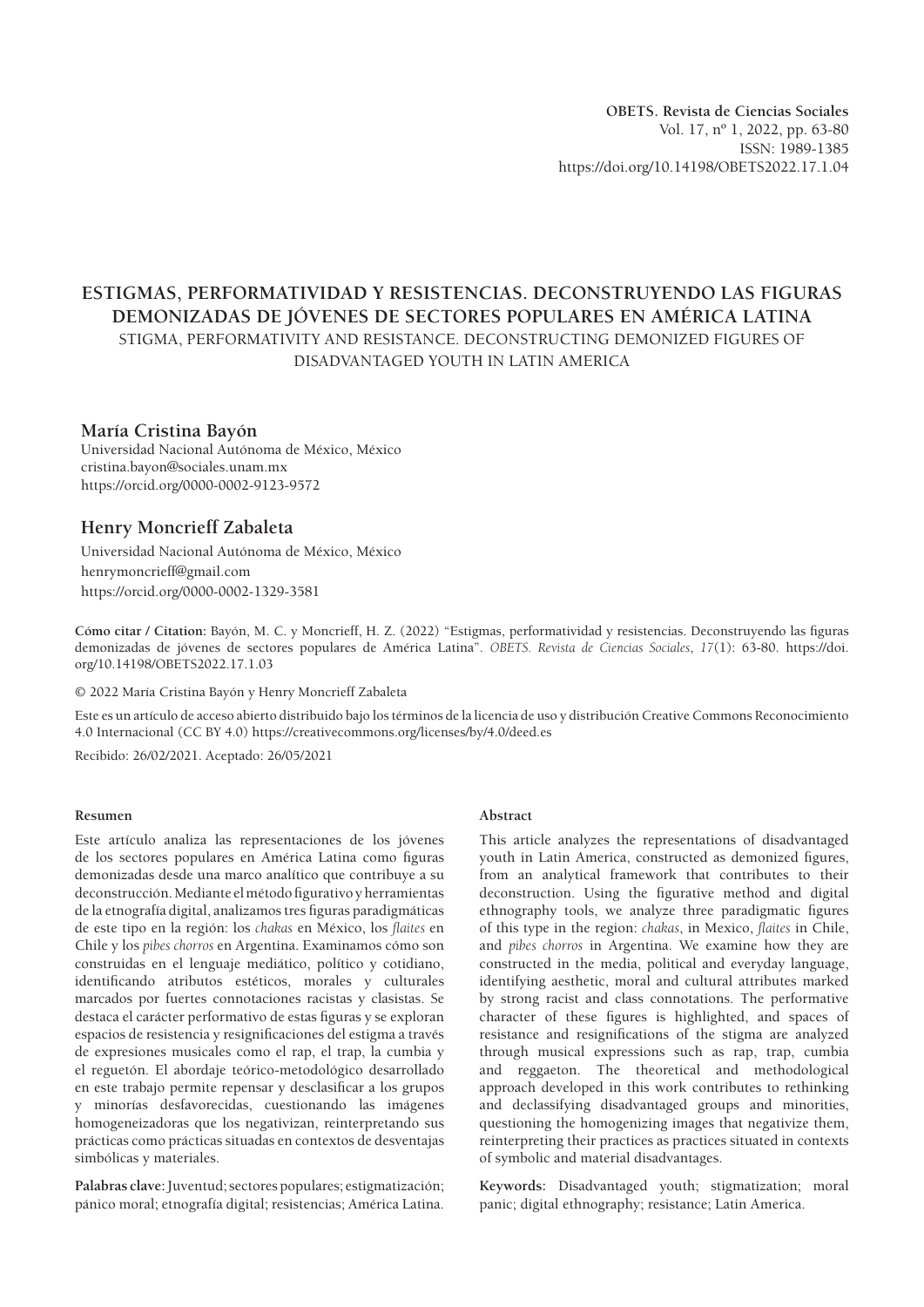#### **Extended abstract**

Representations that devalue and criminalize disadvantaged groups and minorities contribute to the social and moral legitimation of inequality. Although, in general terms, identity construction processes involve the distinction between *us* and *them* (the *others)*, in the neoliberal paradigm in which the *others* are not only different, but visualized as inferior, feared, and despised. This public discourse is fed by negative images persistently disseminated in the media about those who belong to these groups – these being the poor, beneficiaries of social programs, disadvantaged youth, street vendors, the unemployed, migrants, ethnic and sexual minorities or overweight people. These images foster phobias, hatreds and social anxieties that usually prelude punitive policies, zero tolerance, relocation and gentrification, among others. From a de-classification perspective, the central question is to understand the processes of identity construction of those who do not have access to the dominant symbolic circuits of legitimation and are positioned as the constitutive limit of what is correct and what is adequate: as abject and worthless people, only defined by their deficiencies, absences and deficiencies, values, and negative emotions (Skeggs, 2011).

Stigmatization processes strongly affect young people living in urban peripheries, constructed as demonized figures. While in Latin America research has been conducted on the discourses and practices that criminalize and stigmatize disadvantaged urban youth (Di Napoli, 2010; Reguillo, 2013; Savegnano, 2019; Chaves *et al*., 2016; Kessler & Di Marco, 2013), few of them have focused on the specific figures in which these discourses are embodied, and even less frequently on comparative analysis of these figures in various countries of the region. This article fills this gap through the articulation of theoretical and methodological tools that contribute to the dismantling of public discourses and the homogenization of negative images through which they are dismissed as subjects of respect and social value. Our analysis focuses on three specific social figures built around disadvantaged youth in three Latin American cities: *flaite*s from the *poblaciones* of Santiago de Chile, *pibes chorros*  from Buenos Aires deprived outskirts, and *chakas* from underprivileged areas in Mexico City. We analyze how these figures are constructed in the media, political and everyday language, their specificities and affinities in the Latin American context, and the resignifications and resistances deployed by stigmatized subjects.

These figures that seem to condense the disgust and moral panic that, socially constructed and symbolically legitimized through political and media discourse, are embodied in such a way in the common sense that their sole mention generates fear, rejection and contempt. Various perspectives and concepts contribute to unraveling these processes, articulated with the figurative method used in our analysis. We build a conceptual framework that discusses and articulates the concepts of symbolic power, stigma, disgust, abjection and moral panic in contemporary literature to denaturalize and de-essentialize the negative and denigrating images through which young people are represented in public discourse. Next, we specify the methodology, emphasizing the virtues

of the figurative method and the tools of digital ethnography for this type of analysis. Digital ethnography is carried out in, on and through virtual space, where data collection is mediated by digital technologies and allows us to tell social stories by reconstructing a narrative that circulates on social networks on the Web. 2.0 (interactive Internet) making it possible to make visible the voices, orientations, and social representations of those who create digital content (Murthy, 2008). The tracking and collection of digital data was carried out between the months of February and September 2020, using the Google search engine. The ethnographic work explored how young people are visualized and constructed in different media and communicative contexts (reactions, appropriations, fake and viral images, memes, among others) as figures of disgust. Most of this information circulates with the quality of being free, public and easily accessible, being also usually edited and produced by users, individually, collaboratively or in virtual communities on social media, streaming sites, web pages and blogs. Empirical analysis reconstructs the local origin of these three abject figures (*chakas, flaites* and *pibes chorros*) and traces the discourses and images that circulate in newspapers, the Internet and social media around them, highlighting the racist and classist markers (aesthetic and moral) that feed the representation of disadvantaged youth in Latin American cities.

As well as pointing out the symbolic violence and performative effects of these classifications, we explore the forms of resistance and relegitimization deployed by those who are systematically and daily delegitimized. After analyzing the information collected on social networks (YouTube, Facebook, Twitter), in the digital press, online dictionaries and encyclopedias, and inspired by the concept of *tactic* proposed by De Certeau (1996), we analyze how these stigmatizing images and discourses are (re)appropriated and (re)signified through musical expressions such as rap, trap, cumbia and reggaeton, understood as spaces of belonging and resistance. To this end, we analyze song lyrics and digital videos of these genres using the streaming music service Spotify and the multimedia portal YouTube. Our digital tracking shows that the negative attributes circulating in digital spaces are precisely those reappropriated by disadvantaged youth themselves, revealing these negative discourses are both internalized and disputed.

In the conclusions we highlight that the construction of disadvantaged youth as abject figures not only contributes to reproducing inequality and social control through fear, rejection and disgust, but also profoundly affects their daily lives, their relationships with various institutions and spaces (the police, the school, the neighborhood, the street, the public space). The heterogeneity and complexity of their life experiences, as well as their contexts, crossed by material and symbolic disadvantages, as showed in the lyrics analyzed, are frequently absent in a public discourse that *fix* them as demonized and socially invalidated figures. We emphasize the importance of developing de-classificatory approaches for rethinking those underprivileged as subjects of respect and social value, while deconstructing the privileges that upper classes legitimize as natural and deserved.

**\*\*\*\***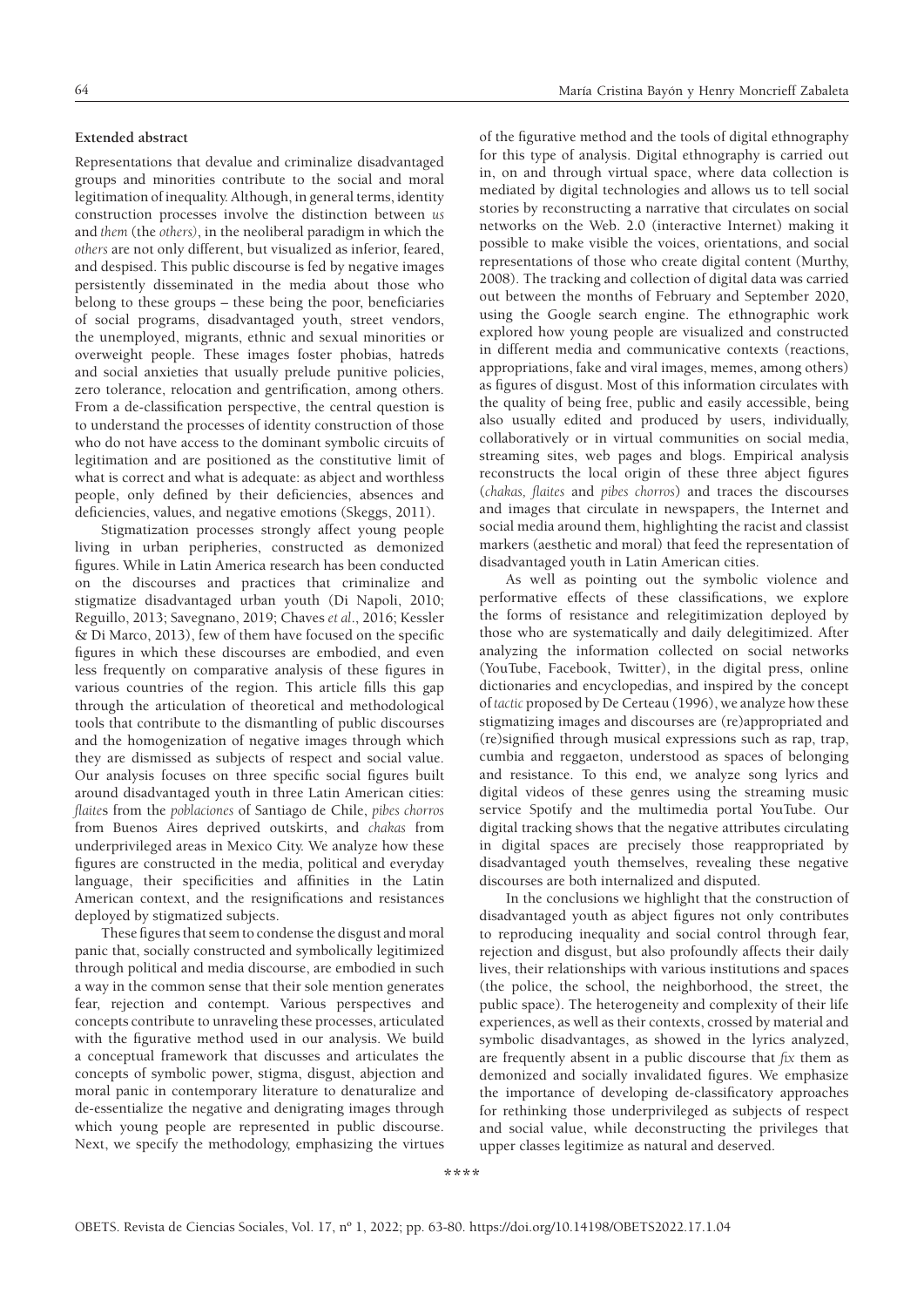## **1. INTRODUCCIÓN**

Las representaciones que devalúan a los sectores populares, sus comportamientos y preferencias, estilos y formas de vida, son un soporte clave para la legitimación social y moral de la desigualdad. Para hacer efectiva la sociedad de mercado promovida por el neoliberalismo, fue necesario transformar las representaciones colectivas de las causas estructurales de la desigualdad. Los problemas sociales fueron reescritos como problemas individuales y la desigualdad como el resultado de decisiones personales, donde la riqueza es "ganada" y la pobreza "merecida". Los grupos desfavorecidos son culpabilizados por sus propias desventajas, visualizados y tratados cotidianamente como otros inferiores, temidos y despreciados (Bayón, 2019). Se construye así un sistema de inscripción y clasificación que presenta a los grupos subalternos con atributos y valores negativos, adscritos y esenciales que los descalifica y clasifica como inmorales y criminales (Skeggs, 1997).

En *La sociedad excluyente*, Jock Young (1999) destaca que a través de procesos de individualización, demonización y estigmatización, el pánico moral identifica públicamente a individuos o grupos que parecen no responder a los códigos de comportamiento que de ellos se espera, por lo que son simbólicamente definidos como un riesgo para la sociedad, legitimando su regulación, control y exclusión social. Este discurso público se alimenta de imágenes negativas que, de manera insistente y repetitiva, son difundidas mediáticamente sobre quienes pertenecen a estos grupos –sean estos pobres, beneficiarios de programas sociales, jóvenes de sectores populares, vendedores ambulantes, desocupados, migrantes, minorías étnicas y de la diversidad sexual o personas con sobrepeso-. Estas imágenes son generadoras de fobias, odios y ansiedades sociales que suelen ser la antesala de políticas punitivas, de tolerancia cero, de relocalización y gentrificación, entre otras.

La centralidad de las estructuras simbólicas en la creación y legitimación de la desigualdad es destacada por Wacquant, Slater y Borges (2014) en relación a la relegación urbana al observar que en el escenario contemporáneo los estigmas territoriales se han *nacionalizado* y *democratizado*. Esto supone que en cada país, ciertos barrios o áreas urbanas son universalmente reconocidos y denigrados en términos espaciales y de clase como reductos de miseria y privaciones autoimpuestas, y sus nombres circulan en el discurso público como sinónimos de infierno social (2014:1273). Esta *democratización* de los estigmas territoriales se extiende especialmente a los jóvenes que residen en estas áreas, como lo evidencian diversos estudios en América Latina (Di Napoli, 2010; Reguillo, 2013; Savegnano, 2019; Chaves *et al*., 2016; Kessler & Di Marco, 2013).

En el contexto europeo, se han analizado, entre otras, las figuras de los *chavs*<sup>1</sup> en Gran Bretaña y los *racailles*<sup>2</sup> de las banlieues francesas, destacando que estos jóvenes deben construirse a sí mismos en relación con el racismo, el desprecio de clase, la ilegitimidad cultural, las fobias relacionadas con la inmigración o con sus prácticas religiosas (Troung, 2019). Si bien, como señalamos previamente, en América Latina se han analizado los discursos, la estigmatización y la criminalización de los jóvenes de sectores populares, son escasos los estudios que focalizan en el proceso de construcción de las figuras específicas en las que estos discursos se encarnan, o en otros términos, los modos en que estas estigmatizaciones múltiples se complementan y corporizan adquiriendo nombres, rasgos físicos, formas de vestir, hablar y moverse. Menos frecuente aún es la existencia de un análisis comparado de estas figuras emergentes en diversos países de la región.

Este artículo permite llenar este vacío analítico mediante la articulación de diversas herramientas teóricas y metodológicas que contribuyen a desclasificar a los sectores populares, deconstruyendo los discursos e imágenes homogeneizadoras, mediante las cuales

<sup>1</sup> *Chav* es un término peyorativo acrónimo de 'Council Housed and Violent' (residente en vivienda social y violento) o 'Council-House-Associated-Vermin' (plaga asociada a vivienda social) dirigido a los jóvenes blancos de clase trabajadora en Gran Bretaña. Ver, entre otros, Jones (2011), Le Grand (2015), Tyler (2008).

<sup>2</sup> El entonces ministro del interior Nicolás Sarkozy llamó 'racailles de la société' ("escoria de la sociedad") a los jóvenes residentes en las periferias relegadas donde se concentra gran parte de la población pobre migrante o nacidos en Francia de origen nordafricano) a raíz de las revueltas de 2005, resultantes de la muerte de dos jóvenes (de origen maliense y tunecino) que se electrocutaron al esconderse en un transformador cuando huían de la policía. Ver, entre otros, Mauger (2007) y Troung (2019).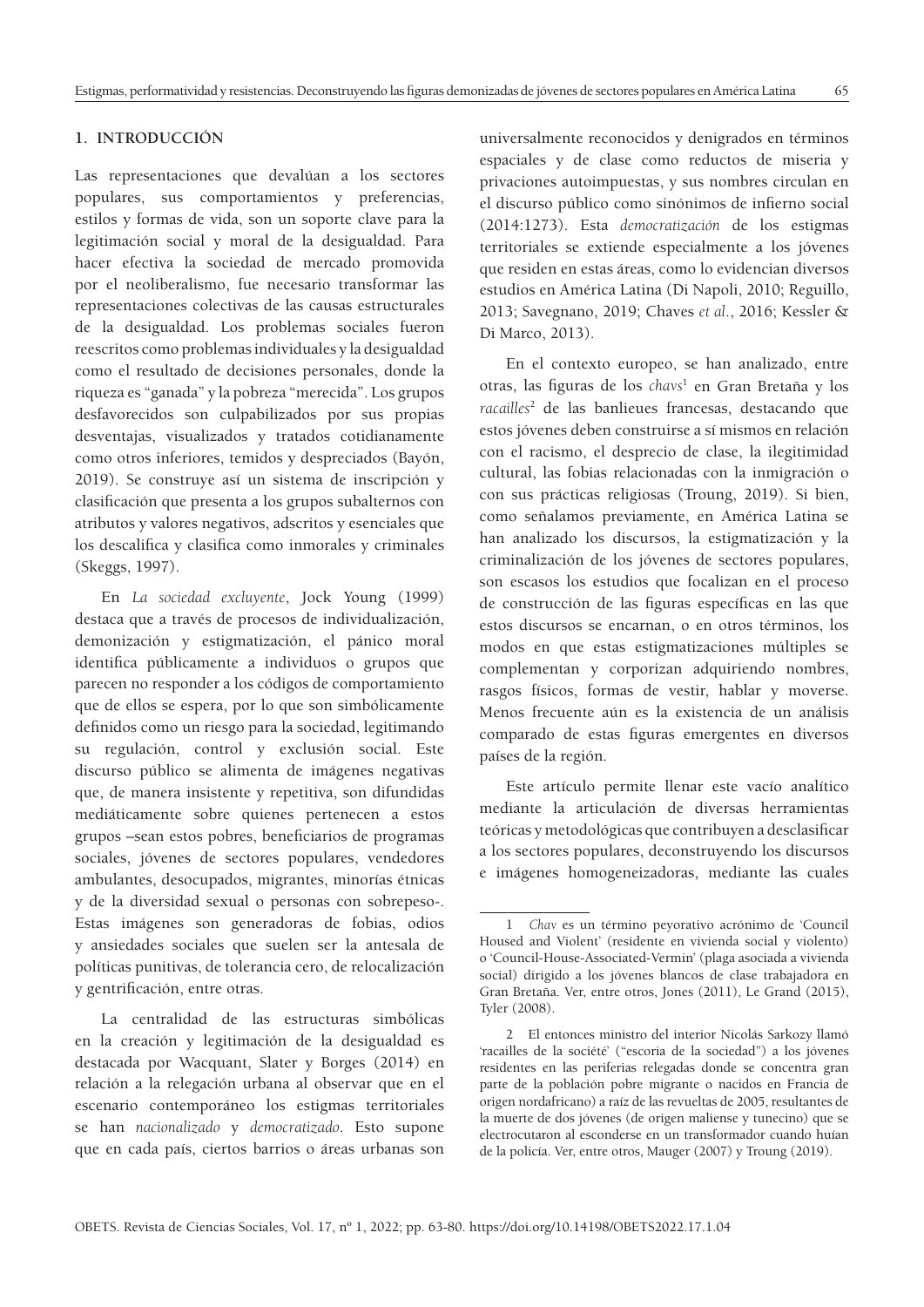son negativizados y anulados como sujetos dignos de respeto y valoración social. Nuestro análisis se centra en la construcción de tres figuras sociales específicas sobre los jóvenes de las periferias en tres ciudades latinoamericanas: los *flaites* de las "poblaciones" de Santiago de Chile, los *pibes chorros* del conurbano de Buenos Aires y los *chakas* de las áreas desfavorecidas de la Ciudad de México. Nos proponemos analizar cómo son construidas estas figuras juveniles en el lenguaje mediático, político y cotidiano, sus especificidades y afinidades en el contexto latinoamericano y las resignificaciones y resistencias que despliegan los propios sujetos sobre los que recaen estas imágenes.

Para ello, construimos un andamiaje conceptual sobre el cual se sostiene el análisis empírico posterior, que discute y articula los conceptos de poder simbólico, estigma, abyección y pánico moral en la literatura contemporánea, que nos permiten desnaturalizar y desencializar los modos negativos y denigratorios en que los jóvenes son representados en el discurso público. A continuación, precisamos la metodología desarrollada, haciendo hincapié en las virtudes del método figurativo y de las herramientas de la etnografía digital utilizadas. En el análisis empírico reconstruimos el origen local de estas tres figuras abyectas (*chakas*, *flaites* y *pibes chorros)*  y rastreamos los discursos e imágenes que circulan en periódicos, Internet y redes sociales en torno a ellas, destacando las similitudes en los marcadores racistas y clasistas (estéticos y morales) que alimentan la figuración de los jóvenes desfavorecidos en las tres ciudades latinoamericanas analizadas.

A la par de evidenciar la violencia simbólica de dichas clasificaciones y sus efectos performativos, consideramos relevante explorar las formas de resistencia y relegitimación desplegadas por quienes son sistemática y cotidianamente deslegitimados. Si bien la materialización de la otredad tiene un profundo efecto sobre cómo los actores sociales se construyen a sí mismos e interactúan con otros en su vida cotidiana, los individuos estigmatizados no son víctimas pasivas de este proceso, desarrollando respuestas variables y diversas de resignificación y reapropiación para proteger y revalorar sus identidades (De Certeau, 1996). De esta manera, retomando el concepto de táctica que propone De Certeau (1996) analizamos cómo estas clasificaciones negativas pueden ser (re) apropiadas en el espacio virtual y la vida cotidiana a

través de expresiones musicales como el rap, el trap, el reguetón y la cumbia. En las conclusiones, retomamos los principales hallazgos y enfatizamos la importancia de desarrollar enfoques desclasificadores que permitan repensar a los sectores populares como sujetos de respeto y valoración social, a la par de deconstruir los privilegios que las clases dominantes legitiman como naturales y merecidos.

## **2. MARCO TEÓRICO**

## **2.1. Desprecio y poder simbólico: construyendo figuras abyectas**

Los jóvenes de las periferias urbanas desfavorecidas suelen ser construidos como figuras sociales abyectas, que "describen, en diferentes momentos históricos y culturales, los modos en los que ciertos tipos sociales específicos son sobredeterminados y públicamente imaginados (figurados) de modos excesivos, distorsionados y caricaturizados" (Tyler, 2008: 18*).*  Los *chakas*, los *flaites* y los *pibes chorros* son figuras que parecen condensar la repulsión y el pánico moral que, construidos socialmente y legitimados simbólicamente a través del discurso político y mediático, se "encarnan" de tal manera en el sentido común que su sola mención genera miedo, rechazo y desprecio. Diversas perspectivas y conceptos contribuyen a desentrañar estos procesos de construcción, articulados con el método figurativo que utilizamos en nuestro análisis.

Una cuestión central para entender cómo se valora a las distintas clases sociales se refiere a quiénes tienen acceso al capital simbólico necesario para legitimarse a sí mismos como merecedores de reconocimiento. El poder simbólico, como destaca Bourdieu (1988), es el poder de hacer cosas con palabras, de clasificar, nombrar, designar, de hacer grupos, de manipular la estructura objetiva de la sociedad, permitiendo que la visión particular de un grupo se convierta en universal y hegemónica. Estas clasificaciones no son solo descriptivas del mundo, sino que tienen un carácter performativo con consecuencias operativas en la definición de las posibilidades de acción y delimitación del propio sentido de agencia de los sujetos. Partiendo de la conceptualización bourdiana de poder simbólico, Link y Phelan (2014) proponen el concepto de poder del estigma (*stigma power)* para dar cuenta de que "quienes estigmatizan tienen fuertes motivaciones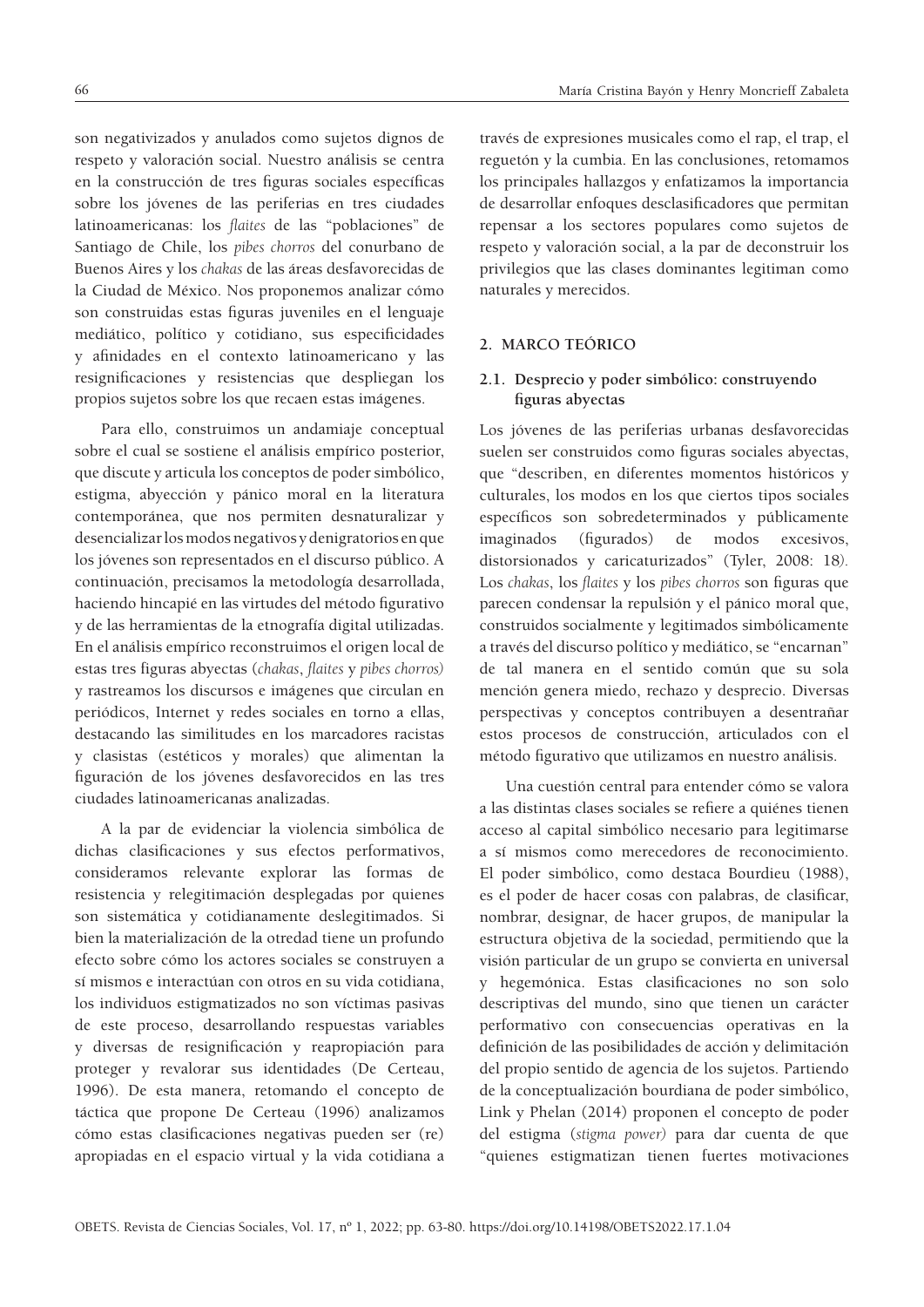para mantener a la gente "abajo", "adentro" o "afuera" a partir de procesos de denigración o clasificación negativa que son indirectos, ampliamente efectivos y ocultos en circunstancias culturales, normalizadas o naturalizadas en el sentido común" (Link y Phelan, 2014: 25).

Cabe destacar que este proceso de clasificación y construcción del otro (*othering*) no es un fenómeno externo al sujeto que es construido y frente al cual permanece pasivo. En este sentido, el concepto de abyección social permite entender la producción de "desechos humanos" desde múltiples perspectivas, pues no solo refiere al hecho de *dejar* debajo o fuera a alguien, sino también al hecho de *ser dejado* abajo o fuera, es decir, nos invita a analizar lo que supone *ser* abyecto, objeto de repugnancia *(disgust)* (Tyler, 2013). Así, la noción de figuras abyectas nos permite dar cuenta del poder de nombrar algo despreciado, pero también del carácter performativo que encierra este nombrar. Ahmed (2004) resalta la centralidad de las relaciones de poder y el poder performativo de las emociones negativas, ya que el desprecio y el rechazo hacia aquello que está debajo contribuye a mantener las relaciones de poder entre arriba y abajo o, en otros términos, a legitimar la desigualdad. De esta manera, tanto el privilegio como la desventaja, devienen propiedades de cuerpos, objetos y espacios particulares. Nombrar algo como desagradable es performativo en la medida en que genera el objeto que nombra (Ahmed, 2004).

Nos interesa indagar tanto los modos en que las formas de representación son internalizadas -instruyendo, corrigiendo, regulando y moldeando subjetividades-, como las prácticas de resistencia que se despliegan para sobrevivir al estigma y a la privación de derechos. Como sugiere Iris M. Young (1990) el concepto de abyección permite entender los modos en que las interpelaciones negativas son internalizadas. Cuando la cultura dominante define a ciertos grupos -como los jóvenes de los sectores popularescomo *otros*, sus miembros quedan atrapados en sus cuerpos, definidos en términos de sus características corporales, construyéndolos como "feos", "sucios", "contaminados", "impuros" y/o "enfermos" (Young, 1990:123). Lo impuro contribuye así a reafirmar los límites del cuerpo social a través de la expulsión -concreta o simbólica- de aquellos objetos, prácticas o personas consideradas contaminantes (Douglas,1984

[1966]). Así, no hay impureza "natural", ya que lo experimentado e imaginado como contaminado responde a los sistemas de creencias y a un cierto consenso en torno a estos en un contexto histórico, social y cultural determinado; las reacciones de repugnancia y desprecio son siempre contingentes y relacionales.

El desprecio hacia los jóvenes de los sectores populares se enmarca en procesos de moralización y patologización de ciertas figuras que actúan como catalizador de ansiedades sociales y objetos de desprecio y desvalorización social. Los referentes conceptuales previamente analizados, al articular las dimensiones relacionales de la interacción cotidiana con las dimensiones estructurales y del poder en los procesos de estigmatización, nos permiten explorar la construcción de los sectores más desfavorecidos como figuras criminalizadas en el contexto de las abismales desigualdades sociales que atraviesan a las sociedades latinoamericanas.

## **2.2. Desigualdad y pánico moral en la era digital: los jóvenes pobres, esos demonios populares**

La perspectiva del pánico moral contribuye a comprender los procesos de clasificación social, puesto que reconoce la centralidad de la construcción, movilización y circulación de significados y categorizaciones en la creación de las figuras sociales (Le Grand, 2019). Los demonios populares (*folk devils*) de los que habla Cohen (2011 [1972]) en tanto que *otros* desviados y estigmatizados, son construidos de manera relacional entre moralizador y moralizado, resaltando las relaciones de poder, coerción y control social en dicha construcción. Hablar de pánico moral no sugiere que un hecho o un problema no exista, lo que destaca es su exageración o sobredimensionamiento respecto a otras fuentes de mayor credibilidad y en comparación con temas públicos más relevantes, donde se resalta el rol clave de los medios de comunicación. En otros términos, "el pánico moral permite conceptualizar los mecanismos del poder que hacen que tomemos algunas cosas con excesiva seriedad y a otras les atribuyamos menor importancia" (Cohen, [1972] 2011: XIV).

Coincidente con lo observado por Tyler (2013) en relación a la abyección, el pánico moral suele emerger en contextos históricos de transformaciones socioculturales generadoras de ansiedad y tensión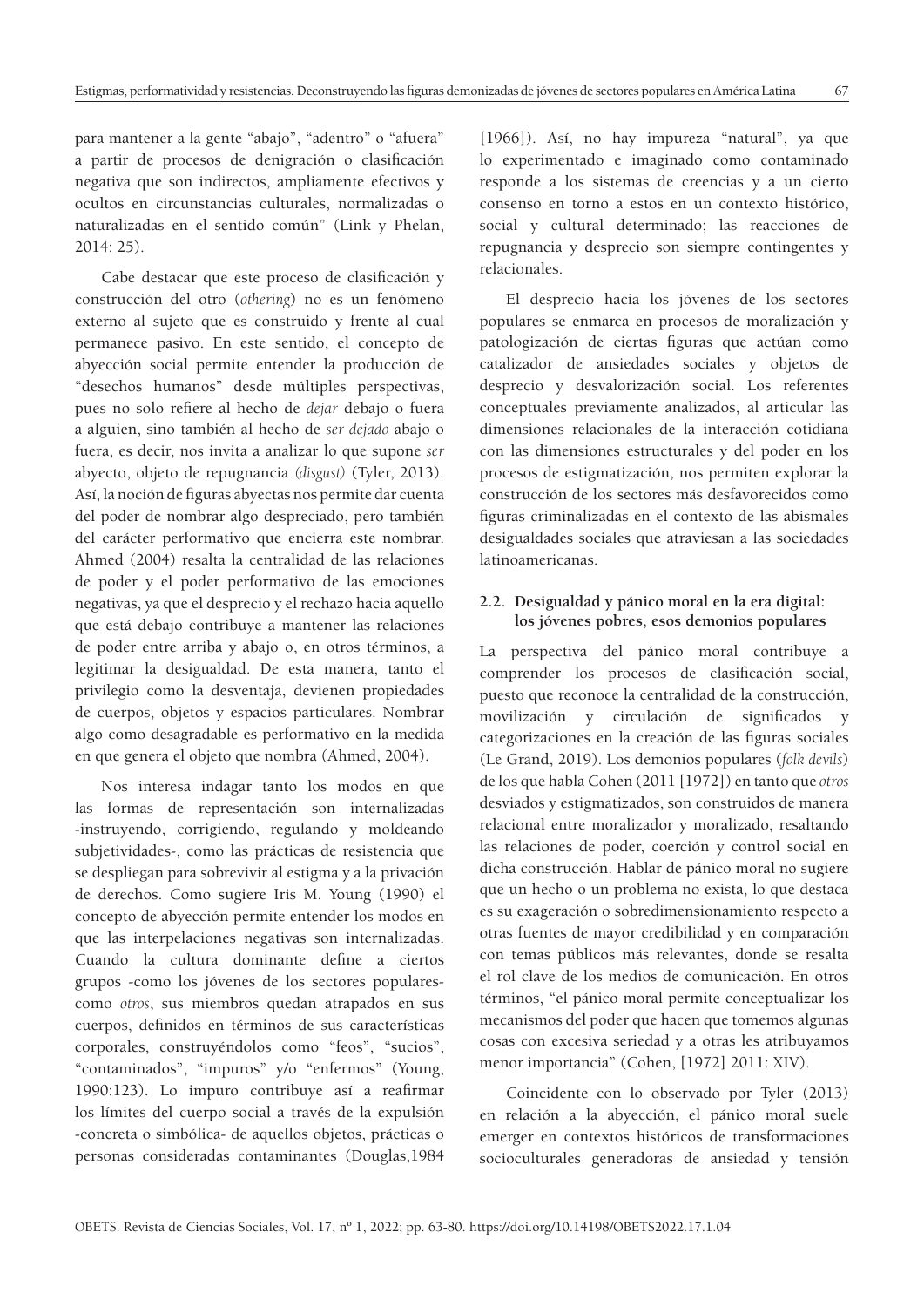social. En dichas situaciones el comportamiento percibido de ciertos individuos, categorías o grupos puede actuar como un disparador para que las élites conservadoras proyecten sus ansiedades y resentimientos en estos grupos colocándolos como demonios populares (Young, 2009). De lo que se trata es de problematizar dicha moralización; es decir, cómo y cuándo ciertas cosas (comportamientos, fenómenos, procesos) se transforman o devienen en problema.

El pánico moral supone un proceso de control social que apunta a los fracasos o defectos morales de los grupos desposeídos, construidos como *los otros*. Ese otro temido suele recaer sobre los jóvenes de las clases bajas, quienes históricamente han desempeñado este rol por su supuesta indolencia, violencia, el uso de drogas, su manera de vestir, su sexualidad, caracterizados por sus borracheras, pertenencia a pandillas, sexo temprano y rudeza; en suma, varones violentos y jóvenes embarazadas (Young, 2009). La construcción de estos demonios populares pretende resaltar la respetabilidad de las élites conservadoras que los construyen como *otros*; se trata de categorías construidas como un recordatorio visible de lo que *no* deberíamos ser (Cohen, 2011 [1972]). Así, tanto los demonios populares como las figuras abyectas se refieren al mismo fenómeno: es un chivo expiatorio estigmatizado que emerge en períodos de ansiedad social, se transforma en objeto de formas represivas de gobernanza y control, y tiene la capacidad de resistir dicha represión y estigmatización (Le Grand, 2019).

En tiempos de las nuevas tecnologías de la información, compartimos con Walsh (2020) la necesidad de actualizar y complejizar la perspectiva de Cohen, incorporando, además de la prensa y la televisión, el modo en que la comunicación digital moldea las reacciones sociales y es utilizada para promover alarma y temor sobre ciertos problemas. Dado que las formas digitales de interacción están incrustadas (*embedded*) en la vida cotidiana y en cada sector de la sociedad, las relaciones e identidades individuales se construyen, al menos parcialmente, a través de infraestructuras computacionales. En este sentido, la separación entre el 'ciberespacio' y la vida 'real' y entre las interacciones online y offline tiende a disolverse (Fussey y Roth, 2020). Una de las manifestaciones más significativas de las sociedades digitales son las redes socio-digitales, tales como

*Facebook* (red social), *Twitter* (micro-blogging), *YouTube* (compartir videos), o *Instagram* (compartir fotos), que han reconfigurado profundamente la producción e intercambio de información.

En este contexto, se han transformado los patrones de construcción de asuntos que promueven el pánico moral: desde la generación de ansiedad sobre cambios sociales, la profundización de la distancia social, las teorías conspirativas, pseudo o anticientíficas, las *fake news*, la apertura de nuevos espacios para denigrar "outsiders", hasta la distorsión de las comunicaciones, pasando por la manipulación de la opinión pública y la movilización de individuos resentidos. Las plataformas comunicacionales digitales se constituyen así en el blanco (*target*) del pánico moral, a la par de facilitadores e instrumentos de su producción (Walsh, 2020). Su carácter cacofónico dificulta la posibilidad de examinar la veracidad de sus contenidos y son inundadas con comunicaciones tendenciosas, sesgadas o totalmente falsas que promueven el odio y el desprecio, distorsionan la comprensión y promueven una fuerte hostilidad hacia diversos "outsiders" (minorías sexuales, inmigrantes, extranjeros, consumidores de drogas, etcétera) a través de noticias, videos, memes, blogs y hashtags, entre otros medios digitales Así, en las redes sociales se construyen y vehiculizan verdaderas cruzadas clasistas y racistas que generan y exacerban el pánico moral a través de diversos chivos expiatorios, reconstituyendo, ampliando y diversificando los efectos de la alarma colectiva (Walsh, 2020). Uno de esos chivos expiatorios son precisamente los jóvenes de los sectores populares, construidos como otros despreciados y demonizados a través del discurso político, mediático y en redes sociales, proceso que analizamos en las siguientes secciones.

#### **3. METODOLOGÍA**

## **3.1. El método figurativo como herramienta de desclasificación**

Los procesos de clasificación social en términos de clase, género, raza y sexualidad son el efecto de una configuración específica de conocimientos, prácticas y poder, lo que da lugar también a resistencias, ya que dichas figuraciones pueden ser resistidas. Una figura social es el efecto material y simbólico de prácticas específicas, lo que supone vincular la dimensión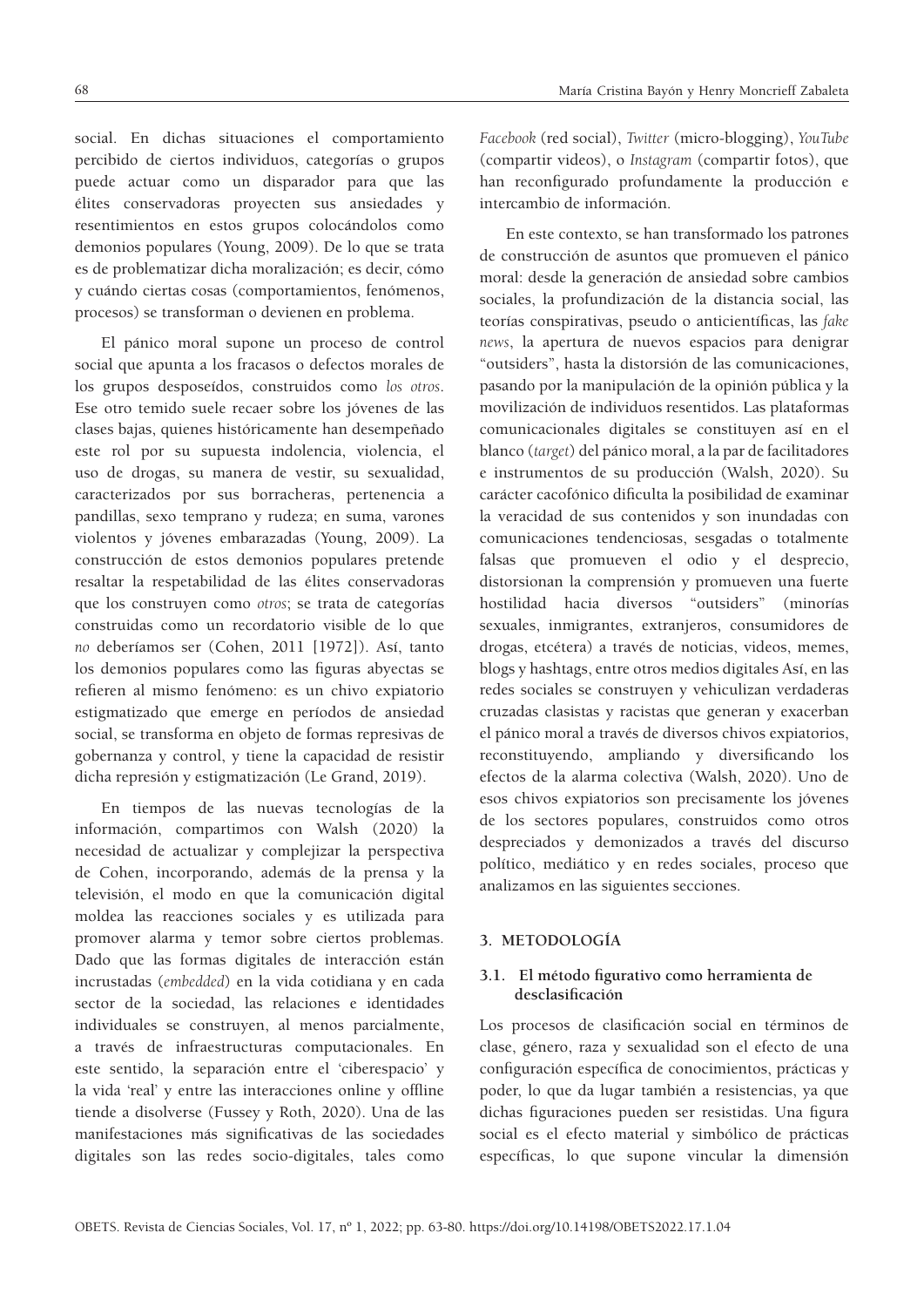etimológica (centrada en el significado) y la ontológica (modos de ser en el mundo), pues los signos y las prácticas significantes tienen efectos materiales que moldean la apariencia y nuestra experiencia de *los otros*  (Castañeda, 2002).

El método figurativo parte del cuestionamiento de una *ontología* del otro, del extraño o el abyecto, problematizando el supuesto de que es posible simplemente *ser* un "otro" o encontrarlo en la calle, como algo dado. Se trata de rechazar el estatus de *otro* como figura y cuestionar el fetichismo en el que se sostienen estos discursos demonizadores, o en términos de Ahmed, el *fetichismo de las figuras* (2000: 4) mediante el cual se dota a estas figuras de vida propia, desvinculándolas de las historias y contextos de su determinación. Bajo el neoliberalismo, advierte Tyler (2013), estas figuras suelen ser utilizadas para promover y legitimar medidas económicas regresivas y respuestas gubernamentales punitivas, mediante un consenso social generado a través del miedo y la ansiedad.

En términos operativos, la metodología se centra en rastrear la repetición de figuras específicas dentro y a través de diversos medios y redes sociales: noticias periodísticas, programas televisivos, discurso político, diseños de políticas, diccionarios online, blogs, tweets y memes, entre otros. La complejidad inherente a la construcción misma de figuras abyectas en el espacio público, obliga a implementar un rastreo múltiple, diverso, y original que permita entender cómo son construidas y representadas en el discurso público.

En nuestro caso, recurrimos a la etnografía digital como estrategia para explorar las imágenes y discursos sobre los *chakas*, los *flaites* y los *pibes chorros* que circulan en periódicos, redes sociales e Internet, a fin de identificar los modos y medios a través de los cuales los jóvenes de los sectores populares son figurados. Como estrategia de investigación cualitativa la etnografía digital se realiza en, sobre y a través del espacio virtual, donde la recolección de datos está mediada por las tecnologías digitales. Nos permite contar historias sociales mediante la reconstrucción de una narrativa que circula en redes sociales de la Web 2.0 (Internet interactiva) haciendo posible visibilizar las voces, orientaciones y representaciones sociales de quienes crean contenidos digitales (Murthy, 2008).

El rastreo y recuperación de la información digital se realizó entre los meses de febrero y septiembre de 2020, utilizando el motor de búsqueda de *Google*. El trabajo etnográfico da cuenta de cómo los jóvenes son visualizados y construidos, en diferentes medios y contextos comunicativos (reacciones, apropiaciones, imágenes *fake* y virales, memes, entre otros), como figuras de disgusto. La mayor parte de esta información circula con la cualidad de ser libre, pública y de fácil acceso, además suele ser editada y producida por usuarios, de manera individual, colaborativa o en comunidades virtuales en redes sociales, sitios streaming, páginas web y blogs.

Luego del análisis de la información recolectada en redes sociales (*YouTube, Facebook, Twitter*), en la prensa digital, en diccionarios y enciclopedias online, exploramos cómo estas imágenes y discursos estigmatizantes son reapropiados y resignificados a través de expresiones musicales como el rap, el trap, la cumbia y el reguetón. A tal fin, analizamos canciones y videos digitales de estos géneros utilizando el streaming de música *Spotify* y el portal multimedios *YouTube*. De manera intencional, seleccionamos fragmentos de las letras donde se expresaban diversas formas de reapropiación y resignificación de los estigmas, donde los jóvenes cuentan sus propias historias del barrio, la calle, la relación con la policía, la familia, las dificultades económicas, el trabajo precario y el delito, la fiesta, las parejas, las drogas. El corpus de información está compuesto por 10 diccionarios online, 3 entradas en *Wikipedia*, 5 videos de influencers (*YouTube*), 7 comunidades virtuales en *Facebook*, un hilo de *Twitter*, 19 artículos de prensa, 14 entradas en *blogs*, 57 canciones en *Spotify* y 12 videos musicales en *YouTube*.

#### **4. RESULTADOS Y DISCUSIÓN**

### **4.1. Contextualizando las figuras demonizadas: temores, inseguridades e incertidumbres urbanas**

Las figuras juveniles que aquí analizamos son moldeadas por el miedo, el sentimiento de inseguridad y la fragmentación urbana, procesos que han marcado la sociabilidad de las ciudades latinoamericanas en las últimas décadas. Se inscriben en los pliegues de imaginarios y trayectorias nacionales marcadas por el clasismo y el racismo, rasgos exacerbados en la ciudad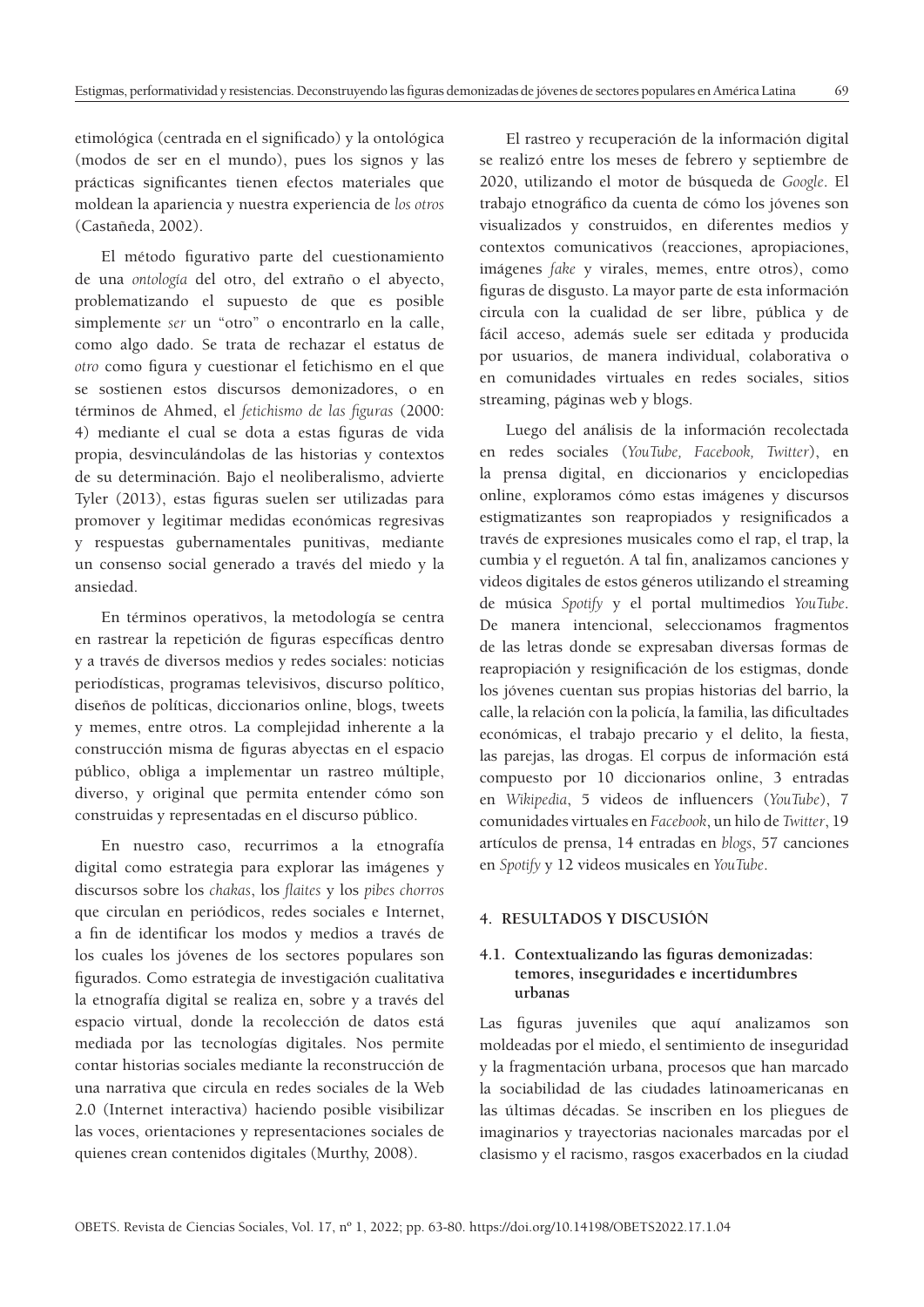neoliberal. Como observa Rodríguez Alzueta (2016) son la expresión del miedo, de una vida urbana cada vez más amurallada, retirada de los espacios públicos, y sobredeterminada por las periódicas campañas mediáticas de pánico moral.

En Chile, el *flaite* emerge en la década de los 1990s y opera como una suerte de renovación de categorías históricas de discriminación, reemplazando al *roto*  como sujeto discriminado por pertenecer a una clase inferior; es una caricatura de los jóvenes pobres, hijos de los pobres de siempre (González y Fang, 2014); encarna "el antivalor de lo marginal, contrario al *ethos*  del "pobre bueno" y esforzado, que juega dentro de las reglas del sistema y de su oferta meritocrática" (Martínez Aránguiz, 2017 : 121). El miedo de las clases acomodadas, así como la extendida incertidumbre y precariedad laboral de las amplias mayorías, son poderosos alicientes para demonizar y criminalizar a los jóvenes desfavorecidos de las "poblaciones", visualizados como "depredadores" y "pandilleros" en el espacio público (Tsukame Sáez, 2016). Esta figura aparece en el contexto de una "guerra contra la delincuencia" que impacta los patrones de la convivencia urbana, las valoraciones morales de la ciudadanía, las lógicas políticas para distribuir recursos y la regulación de los espacios públicos. Esta suerte de *pobretización de la delincuencia*, 3 que enfatiza cierto tipo de delitos y *"*esquiva" las múltiples formas y prácticas delictivas de los sectores privilegiados, contribuye a legitimar las políticas de securitización y tolerancia cero. Así, *flaite* "es un término polisémico que refiere tanto a aspectos estéticos, como de violencia y clase social; remite tanto a las representaciones de la inseguridad, como a los jóvenes de las periferias que visten zapatillas y ropa ancha de marcas deportivas costosas y que a su vez, escuchan música estilo reguetón y cumbia villera" (Pérez y Roca, 2009:101).

Contemporánea a la aparición del *flaite* en Chile, la construcción mediática del *pibe chorro* en Argentina "coincide con el aumento del delito predatorio o "al boleo" en la calle durante los años 1990s, cuando aumentaron el robo y el hurto; delitos, según se dice,

protagonizados en su mayoría por jóvenes residentes en barrios pobres" (Rodríguez Alzueta, 2016: 12). La aparición del "pibe chorro" es la consecuencia de los procesos de estigmatización social que dispara el miedo al delito, un personaje demonizado que forma parte de un discurso mediático de seguridad nacional. En el imaginario urbano se instala así el desprecio hacia los jóvenes que residen en la periferia**,** visualizados como invasores del espacio público **(**Galimberti y Segura, 2015). Como en el contexto chileno, estos "nuevos" demonios populares vienen a reemplazar a los anteriores. La figura del pibe chorro, como un prototipo de "juventud villera" con residencia en el conurbano bonaerense es "uno de esos embutidos metafísicos donde se comprime el bestiario nacional, hecho de miedos, prejuicios y desinformación"; detrás del "pibe chorro" está el "villero", el "piquetero", el "negro cabeza" o el "cabecita negra" y el "vago" (Rodríguez Alzueta; 2016: 12). Cualquier gesto, rasgo o actitud de estos jóvenes se convierte en un disparador de las técnicas de control y vigilancia policiales, colocándolos bajo permanente sospecha, usualmente asociada a su apariencia con ropa deportiva y gorra (Miguez, 2010; Kessler y Dimarco, 2013). Esto no supone negar que existan robos y hurtos cometidos por jóvenes, pero conviene ser prudentes y evitar conclusiones apresuradas para no aventurar salidas punitivistas. Como observa Rodríguez Alzueta (2016) "no existen los pibes chorros, existen los jóvenes con dificultades que pendulan entre el trabajo precario y el delito, existen los jóvenes con dificultades que pendulan entre el ocio forzado y la desocupación, o la ayuda social y el bardo o el delito" (2016: 22).

En la Ciudad de México, Moctezuma (2017) observa que la figura del *chaka* se usa para denominar a "jóvenes morenos de sectores populares, percibidos como amenazantes por su aspecto 'rudo', tanto por su corpulencia física, aunque sean pequeños de estatura, como por los tatuajes y/o las cicatrices y huellas de una piel curtida en la dura vida de los desposeídos" (2017:170). Este discurso se nutre del "fantasma del indio" (Leal, 2016) presente en la clase urbana privilegiada, un imaginario donde la convivencia con "la pobreza" en el espacio público parece atentar contra el proyecto de "civilidad moderna". Como en los casos anteriores, *chaka* es una categoría invadida por otras clasificaciones peyorativas, como las de *naco* e *indio,* "que discriminan por clase -se dirigen

<sup>3</sup> Salinas, M. (2006, 20 de mayo), "Acerca de los cambios en la institucionalidad de la Seguridad Pública". *El Mostrador* [Periódico digital]. Recuperado de https://www.elmostrador. cl/noticias/opinion/2006/05/20/acerca-de-los-cambios-en-lainstitucionalidad-de-la-seguridad-publica/ (consultado el 23 de mayo, 2020).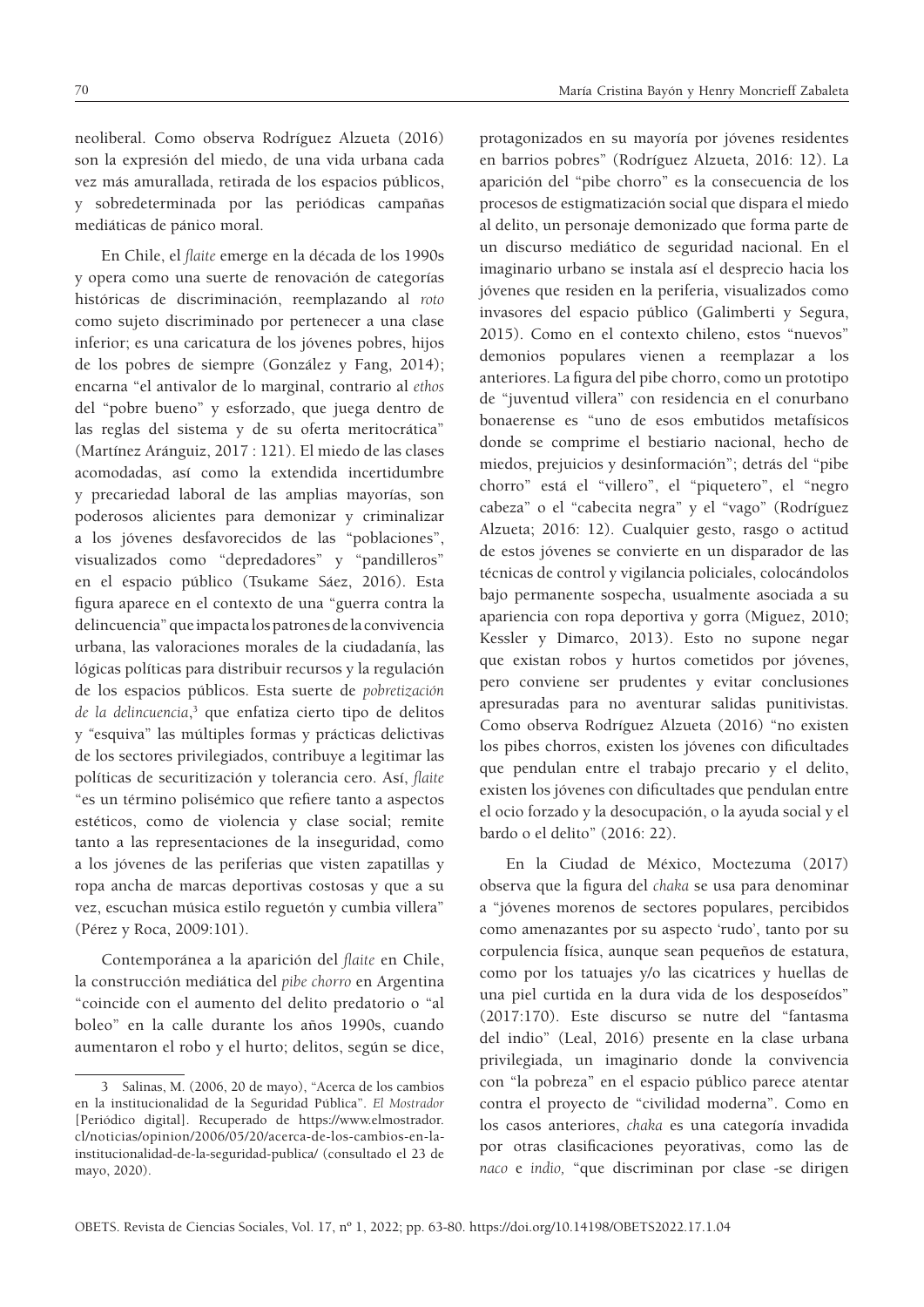en general a personas más humildes o con menores niveles educativos - y raza -se aplican con más facilidad a quienes son morenos y tienen un fenotipo más indígena" (Navarrete, 2017: 30). Así, hablamos de una categoría discriminatoria con reminiscencia en el pasado colonial y que subraya el mestizaje de la actual sociedad mexicana. En *México Profundo*, Bonfil Batalla (1989: 89) señala que "cualquier rasgo que recuerde la estirpe original de la sociedad y la cultura mexicana, cualquier dato que ponga en evidencia el mundo indio presente en las ciudades, queda conjurado con el simple calificativo de naco". A la par de este racismo clasista, la identidad "chaka" se asocia con la figura repudiada del reguetonero y del consumidor de estupefacientes baratos (Urteaga y Moreno, 2020: 47) y se utiliza para nombrar a los feligreses que van al Templo de San Hipólito en la Ciudad de México, presentados en medios de comunicación como una subcultura juvenil devota a San Judas Tadeo (patrón de las causas perdidas y de los desesperados), fan de la música reggaetón, que se visten con colores vivos y utilizan inhalantes conocidos como *monas*.

## **4.2. Buscándolos en Google. Las definiciones del desprecio**

Dado que las figuras son el efecto de prácticas materiales y simbólicas, nos interesa indagar qué es lo que *se dice* en las redes sociales sobre lo que *son* y *hacen* los *chakas*, los *flaites* y los *pibes chorros.* Las entradas de estas categorías en el buscador *Google* despliegan infinidad de artículos, foros, fotos y videos con contenidos fuertemente negativos y denigratorios.

Desde hace más de una década, *Urban Dictionary*, diccionario en línea, ha admitido definiciones para *chaka* y *flaite*, como jergas o modismos considerados por editores voluntarios y usuarios que han votado por admitirlas. Otros diccionarios en línea también recogen definiciones propias para *flaite* y para *chaka,* mientras para *pibe chorro* pueden rastrearse significados comunes en los términos "chorro" y "villero". En *blogs* y páginas Web, estas figuras son a menudo representadas como subculturas juveniles o tribus urbanas, en referencia a *su* estilo de vestir, música, lugares, actividades y formas de interacción cotidiana. En redes sociales como *Facebook* hay comunidades virtuales, donde circulan *memes*, fotos y hasta información personal de "jóvenes de vida delincuente". En *Twitter* se despliegan hilos de *tuits* sobre temas de actualidad donde hay debates públicos sobre la personificación estigmatizada de los "jóvenes pobres". En *YouTube* encontramos desde videos musicales con producción profesional, hasta contenido amateur en videoblogs donde *youtubers* "actúan" a estas figuras y advierten sobre los peligros que representan.

En blogs sobre tribus y subculturas urbanas sostienen que *chaka*:

*[…] es el nombre despectivo que le dan a los que escuchan reguetón, a los pandilleros o a los jóvenes antisociales. 4*

[...] se adscriben a la vida criminal, el uso de drogas y el *gusto por el reguetón.5*

*[…] no es más que la expresión de las clases bajas, seducidas por la vida de lujos que ofrece la ideología gansteril.6*

El autor de un artículo de una revista en línea, con seudónimo "El Brayan", observa que "todos los chakas son nacos, pero no todos los nacos son chakas, puesto que para ser chaka no solo debes ser de clase social baja, sino escuchar reguetón, ser moreno, con poca educación y un wanna be con aspiraciones ligadas a lo ilegal".7 Así, se van acumulando los distintos pliegues del desprecio y la discriminación. En el diccionario online del español popular lo define como "pandillero, frecuentemente reguetonero, […] morenos, de rasgos indígenas, correosos".8 En la entrada *flaite* en *Wikipedia*, se señala que el término funciona como un vulgarismo equivalente a "cuma", "punga", "ratero", "ladrón",

<sup>4</sup> Sin autor (s/f), "Chakas". *Tribus urbanas online* [Blog]. Recuperado de https://tribusurbanas.online/chakas/ (consultado el 2 de julio, 2020).

<sup>5</sup> Sin autor (2017, 15 de diciembre), "Los Chakas, una subcultura inquietante". *Masdemx* [Página web]. Recuperado de. https://masdemx.com/2017/12/hacas-mexico-que-son-grupojovenes-mexico/ (consultado el 2 de agosto, 2020).

<sup>6</sup> Sin autor (2013, 28 de agosto), 'Chakas': ámalos, ódialos o compréndelos". Chilango [Página web] https://www. chilango.com/ciudad/chakas-amalos-odialos-o-comprendelos/ (consultado el 17 de julio, 2020).

<sup>7</sup> Mejía, J. L. (2018, 5 de febrero), "El chaka en México, ¿cómo llegamos a esto?, por El Brayan". Palabrerias [Revista digital]. Recuperado de https://revpalabrerias.com/2018/02/11/ el-chaka-en-mexico-como-llegamos-a-esto/ (consultado el 5 de julio, 2020).

<sup>8 &</sup>quot;Chaca" y "chacal", *Diccionario de variantes del español* [Diccionario online]. Recuperado de http://xn- diccionariovariantesespaol-4rc.org/glosario/itemlist/repertoire (consultado el 5 de julio, 2020).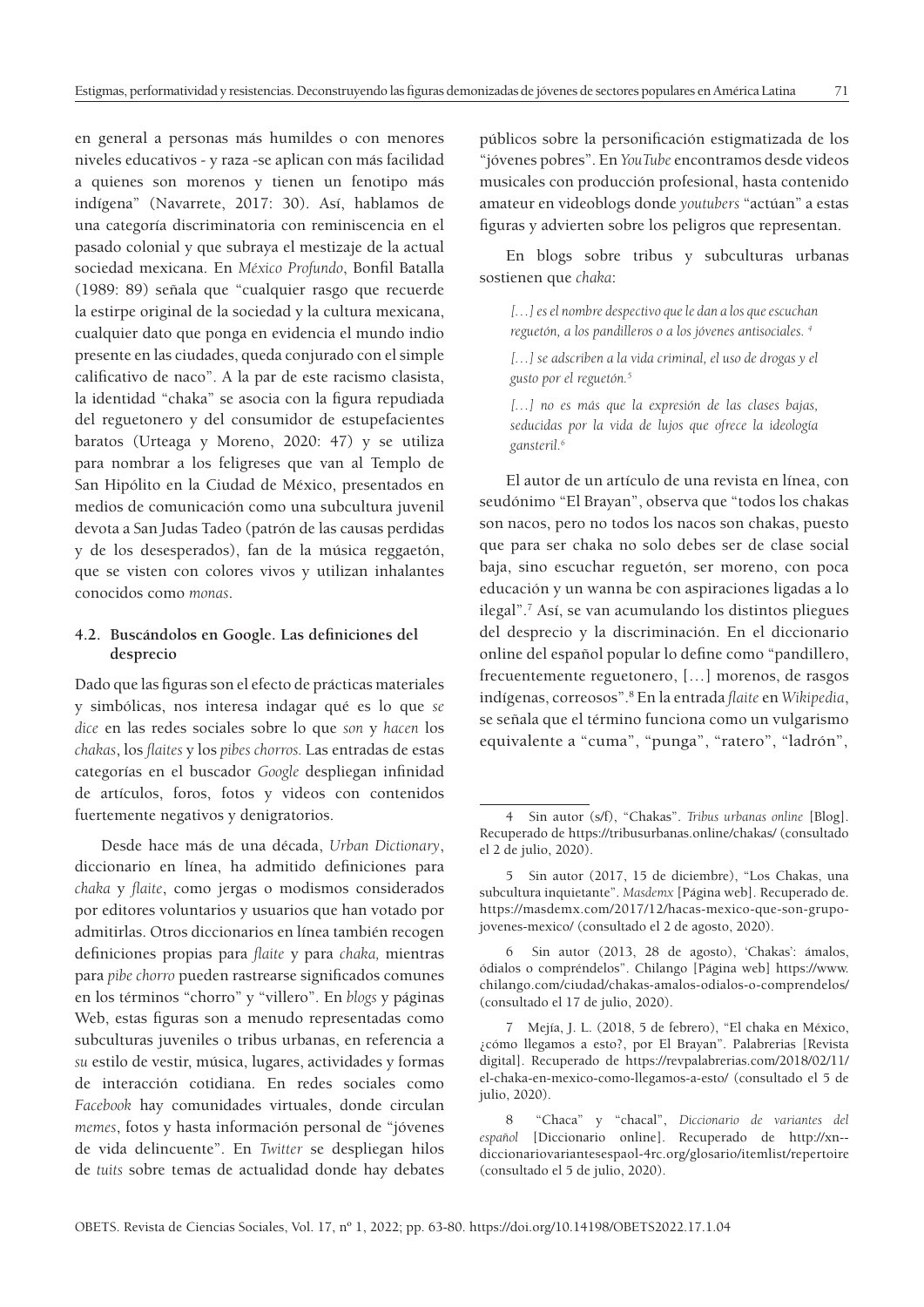"poca clase", "bajo", "ñero", "turro", "rasca", "roto", "picante" o "malandro".9

Deriva del anglicismo "fligther" (volador), primero utilizado para referirse a los "volados" (consumidores de marihuana) y luego como un adjetivo despectivo relacionando la adicción a las drogas, con marginalidad y conductas delictivas [...] El antónimo de flaite es cuico (pituco).

Un joven *youtuber*, en un video con casi un millón y medio de visualizaciones, muestra a jóvenes chilenos entrevistados que definen al flaite como "un weón (huevón, tonto) de los que hablan mal", coloca subtítulos a personas de extracción popular porque hablan en "código morse" y presenta estadísticas de delincuencia como aumento de la "tasa de flaites". 10 En el *Urban Dictionary* hay seis entradas para "flaite"11, citamos algunas:

*La mayor parte de los delincuentes juveniles y ladrones en las grandes ciudades de Chile son flaites.*

*Es el equivalente de un chav británico y algo así como un white trash en los Estados Unidos.*

Respecto a los *pibes chorros*, en Argentina *pibe* significa joven, chavo, chico, y "chorro" significa ladrón, ambas ampliamente incorporadas al lenguaje cotidiano. Diccionarios en línea de modismos, como el *Diccionario Argentino* lo describe como "un delincuente casi siempre callejero"12 que *viven* en las "villas miseria"; *son* villeros, y por tanto temidos, despreciados, evitados. La entrada "villero" en *Urban Dictionary*13, destaca que es un término utilizado para insultar a alguien repugnante (*disgusting*): "sos un villero".

Los estigmas que alimentan a estas figuras demonizadas se encarnan en una estética corporal que materializa el desprecio de las clases acomodadas; no es sólo *lo que hacen*, sino *lo que son*, cómo se ven, cómo se visten, cómo hablan, qué música escuchan: además de "peligrosos", "vagos y "delincuentes" se ven "ridículos", "vulgares", usan "ropa barata", "pirata", escuchan y bailan "cumbia y reguetón". Estas denigraciones estéticas están frecuentemente vinculadas a fronteras morales; así el mal gusto estaría reflejando la falta de valores morales (Le Grand, 2015).

### **4.3. El estigma en el cuerpo o el cuerpo del estigma**

El análisis de las normas y emociones sobre la abyección social, es decir, sobre cómo esta es producida, operacionalizada e internalizada, nos conduce a pensar conjuntamente los procesos estéticos y políticos (Ngai, 2005). En otras palabras, los discursos y las imágenes negativas sobre los jóvenes *producen* las figuras demonizadas que describen. Esta producción figurativa se enmarca en un proceso en el que, según Hayward y Yar (2006), convergen consumo, identidad, marginalidad y control social. El problema no se inscribe *fuera* de la esfera del consumo, sino que se trata de disposiciones de clase consideradas "patológicas" *en* la propia esfera del consumo. Así, las prácticas de consumo de los jóvenes, consideradas vulgares y de "mal gusto", se constituyen en el eje alrededor del cual se configura la exclusión, y los excluidos son clasificados, identificados y sujetos a regímenes de control cada vez más intensos (Hayward y Yar, 2006). Diversas entradas en Internet hacen referencia al "estilo" y la "moda" con la que se asocian estas figuras.

*[…] respecto a lo que podría denominarse "moda" flaite, popularmente, existe una leyenda urbana que ubica el origen de esta palabra en el nombre de un modelo de zapatillas, las Nike Air Flight, que habrían sido copiadas de manera pirata en Chile, rebautizándolas con el nombre de flight air's. Este producto habría tenido una alta demanda entre los jóvenes de escasos recursos, que comenzaron a llamarlas Flaiters[…].14*

*Sus pantalones suelen imitar a los Adidas […] y con zapatillas de imitación Nike y cada pieza de ropa de* 

<sup>9 &</sup>quot;Flaite", *Wikipedia* [Enciclopedia online]. Recuperado de https://es.wikipedia.org/wiki/Flaite (consultado el 20 de julio, 2020).

<sup>10</sup> Jusatu (2018, 31 de agosto), "Flaites", *YouTube* [Video]. Recuperado de https://www.youtube.com/ watch?v=13XUTUCrCpI (consultado el 18 de agosto, 2020).

<sup>11 &</sup>quot;Flaite", *Urban Dictionary* [Diccionario online]. Recuperado de https://www.urbandictionary.com/define. php?term=flaite (consultado el 10 de julio, 2020).

<sup>12</sup> "Chorro", *Diccionario Argentino* [Diccionario online]. Recuperado de https://www.diccionarioargentino.com/term/ chorro (consultado el 20 de julio, 2020)

<sup>13 &</sup>quot;Villero", *Urban Dictionary* [Diccionario online]. Recuperado de https://www.urbandictionary.com/define. php?term=villero (consultado el 30 de julio, 2020).

<sup>14 &</sup>quot;Flaite", *Wikipedia* [Enciclopedia online]. Recuperado de https://es.wikipedia.org/wiki/Flaite (consultado el 20 de julio, 2020).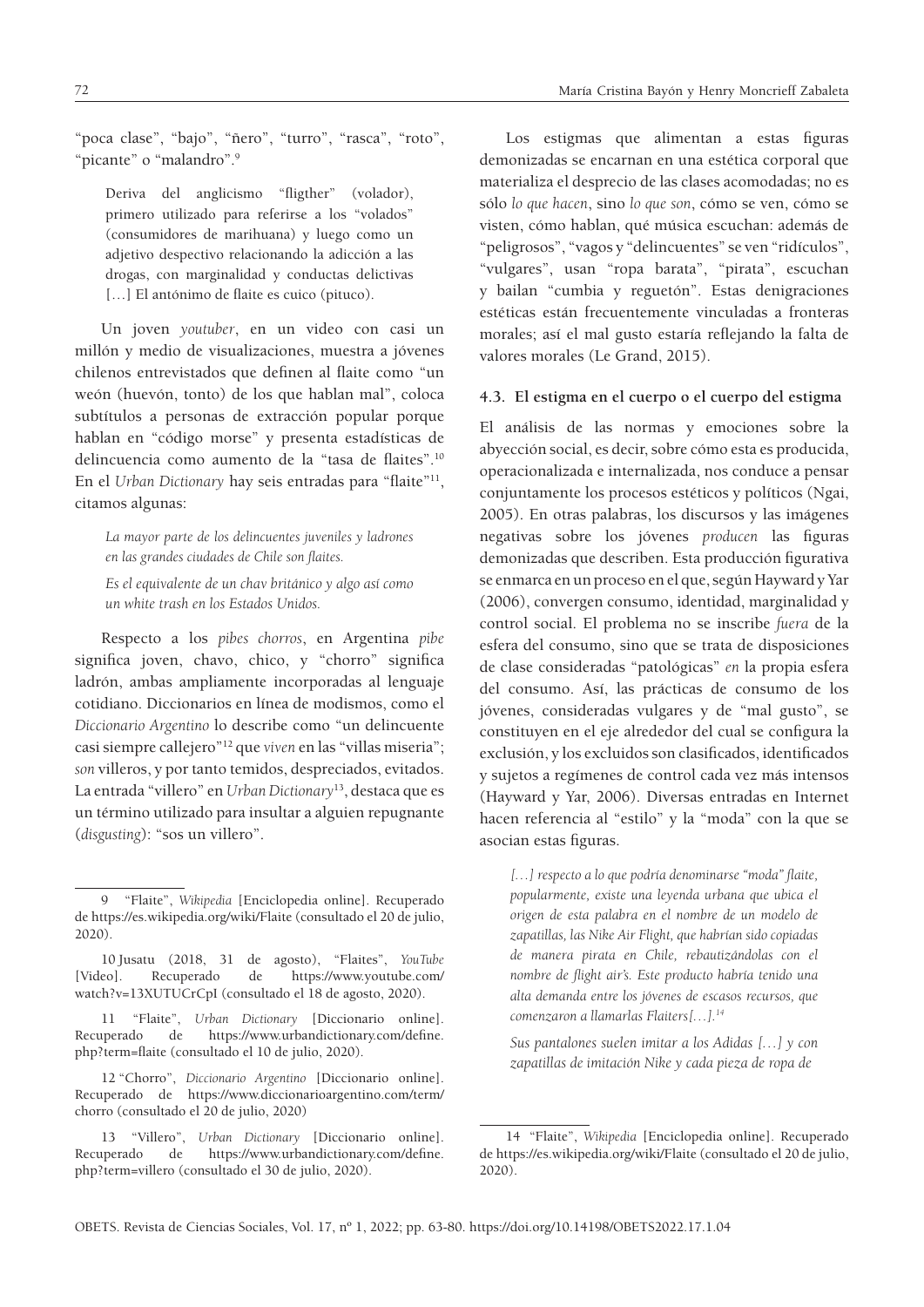*origen legal muy dudoso, […] todo en él tiene el aspecto nada envidiable de proto- (o post) delincuente. 15*

*(Los flaites) usan flequillo, lo engominan hacia abajo pegado al rostro y usan gorras a medio colocar, ropa deportiva bastante holgada ligada a su equipo de fútbol favorito y sobre todo de marcas imitadas, les gustan los tatuajes en zonas llamativas, los piercing y los zarcillos y depilarse las cejas.16*

En *Urban Dictionary, el chaka* es descrito como:

*Un maldito estúpido en México, que usa Ed Hardy y Christian Audigier, bling bling y otras cosas ridículamente infladas por la publicidad (overhyped) […] La mayoría son pobres pero pretenden ser ricos e importantes […], generalmente tienen mohawks falsos y otros malos cortes de cabello cuando su cabeza no está oculta por alguna horrible gorra Ed Hardy. [Su ropa] no es de diseñador oficial.17*

Para una influencer mexicana, con 5.8 millones de suscriptores en *YouTube*, la gente chaka es *fea, peligrosa* y de *mal gusto.* 18 En contenidos online sobre subculturas juveniles:

*[…] los chakas normalmente son ninis, o bien trabajan en algún negocio familiar. 19*

*El vestuario es originario de Iztapalapa20, y fue creado por los jóvenes que venden o compran en el tianguis de Iztapalapa.21*

*Se les ve con la estopa o trozo de tela remojado en solvente activo (thinner, pvc, etc). Escondida en la* 

17 "Chaca", *Urban Dictionary* [Diccionario online]. Recuperado de https://www.urbandictionary.com/define. php?term=Chaca (consultado el 30 de julio, 2020).

18 JuStYosS (2016, 12 de noviembre), "Gente Chaca" [Video]. Recuperado de https://www.youtube.com/watch?v=VUnOahJecA&t=275s (consultado el 3 de mayo, 2020).

19 Sin autor (s/f), "Chacas: ¿Quiénes son?". *Tribus Urbanas*, *o: cit.*

20 Alcaldía ubicada en la periferia oriente de la Ciudad de México

*palma de la mano, la mona […]. El monear, lejos de ser avergonzante, ya es un gesto de identidad de muchos "chakas".22*

En Argentina, un influencer presenta un videomanual con más de 2 millones de vistas en *YouTube*  <sup>23</sup> donde simula la personalidad de un *turro* salvaje.<sup>24</sup> Sugiere usar gorra, ropa deportiva y *llantas* (calzado deportivo), mantener cara de enojado, tener piercings, saber bailar como "mono en un zoológico", hacerse pasar por malo y saber pelear, cambiar el *Facebook* con un nombre llamativo y añadir una fotografía personal tomando vino o cerveza. En diccionarios en línea alimentados por los usuarios 25, se define al *villero* como:

*Una persona reconocida por robar, forma de vestir, forma de hablar, comportamiento vandalista, actitud agresiva en ocasiones, por escuchar cumbia, tomar vino, fumar marihuana, entre otras cosas". Ejemplo: "este es re villero, se la pasa haciendo quilombo en la calle, […] escucha cumbia todo el día y toma vino".* 

Las villas concentran *la negrada*, los comportamientos "más grasa", como escuchar cumbia o reguetón, las personas que visten "mal" o los "vándalos" de la ciudad. Esta socio-estética de la discriminación se constituye, según Crisafulli (2013), en una forma de *neo-racismo* donde el fenotipo, el cabello, la música, las prácticas, los lugares, el calzado, la ropa, los accesorios y los tatuajes instituyen un *cuerpo imaginado* –como si fueran atributos de una "raza"– para los jóvenes de las villas.

En los tres casos analizados las figuras que se construyen sobre los jóvenes de los sectores populares comparten marcadores negativos similares respecto a la ropa y el calzado deportivo, las gorras, el corte de pelo o la música que escuchan. También se les asignan nombres de pila, compartidos desde México al Cono

<sup>15 &</sup>quot;Flaite", Urban Dictionary [Diccionario online]. Recuperado de https://www.urbandictionary.com/define. php?term=flaite (consultado el 10 de julio, 2020)..

<sup>16</sup> Sin autor (s/f), "Flaites". *Tribus urbanas online* [Blog]. Recuperado de https://tribusurbanas.online/flaites/ (consultado el 2 de julio, 2020).

<sup>21</sup> Sin autor (2015, 27 de febrero), "ChaKas", *TribusUrbanas* [Blog]. Recuperado de https://tribusurbanas4.webnode.mx/ news/chakas/ (consultado el 23 de junio, 2020).

<sup>22</sup> Sin autor (2013, 28 de agosto), 'Chakas': ámalos, ódialos o compréndelos". *Chilango*, *o: cit.* 

<sup>23</sup> Dubmanaos (2015, 26 de agosto), "Como ser un turro salvaje" [Video]. Recuperado de https://www.youtube.com/ watch?v=ZcJvFm\_w-fg (consultado el 24 de mayo, 2020).

<sup>24</sup> *Turro* es una "forma para definir a la gente de mal barrio. Más conocidos como "Brayans", según una entrada del *Diccionario Argentino* [diccionario online]. Recuperado de https:// www.diccionarioargentino.com/term/Turro (consultado el 7 de agosto, 2020).

<sup>25 &</sup>quot;Villero", *Diccionario Argentino* [Diccionario online]. Recuperado de https://www.diccionarioargentino.com/term/ Villero (consultado el 20 de julio, 2020).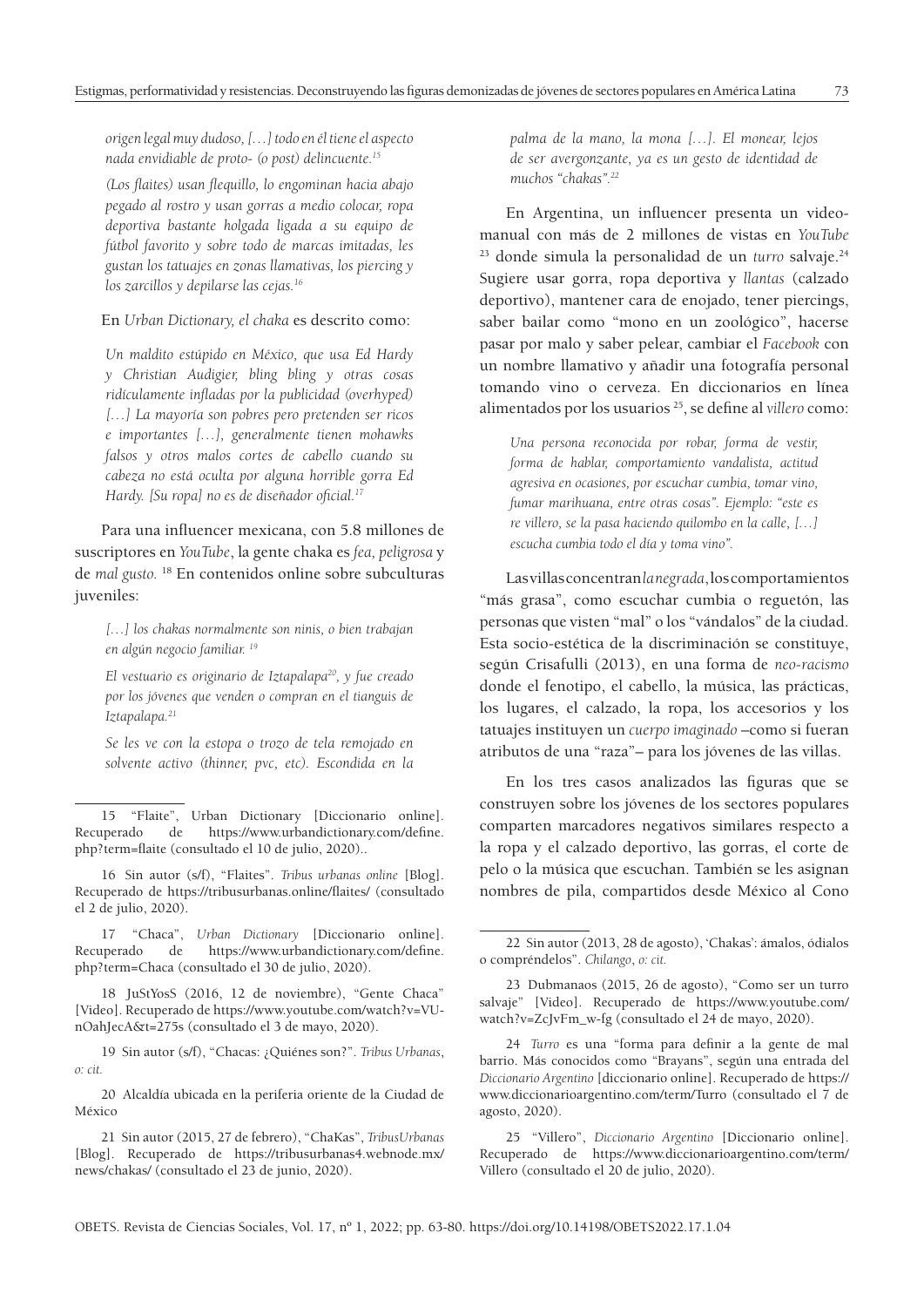Sur, ampliamente difundidos y conocidos en Internet. En una encuesta realizada a jóvenes universitarios en Santiago de Chile, Salamanca y Pereira (2013) indagaron sobre los nombres que asociaban con las clases bajas y altas. A las clases bajas se las asocia con nombres anglófonos, objeto de reiteradas burlas y ridiculizados mediante su mala escritura o traducción forzada al español. Entre los nombres masculinos figuran los Brian (Brayan), los Michael (Maikel), los Jason (Yeison), los Jordan; los femeninos son las Kimberly, las Britany, las Joscelyn (Yocelin), las Britney. Para las clases altas, en cambio, se construye un imaginario lingüístico con la impronta del colonialismo, es decir, son "finos" los nombres españolizados como Alonso, Cristóbal, Rodrigo o Martina, Natalia, Sofía. Estas figuras despreciadas se fetichizan, adquieren vida propia, atrapados en sus cuerpos, sus ropas y sus nombres. El *Brayan* y la *Britany* se convierten en memes que circulan en Internet sobre la apariencia física y las "deficiencias" morales que encarnan dichos nombres. Así, los Brayan son siempre "feos", "delincuentes", "mal vestidos" y "peligrosos" mientras que las Kimberlys y las Britanys son "promiscuas" o "madres solteras", por un "descuido" con un Brayan.26

Decidimos mostrar dos de estos memes. En el primero, en alusión a una fotografía icónica de *The Beatles,* tapa del *álbum Abbey Road*, la repulsión se expresa en la ridiculización de una moda callejera (asociada al estilo cumbiero o reguetonero). En el segundo, se muestra una exageración anatómica del estilo hip-hop como si se tratase de una deformidad corporal.

#### **Meme 1**



"The Brayans–Todos los conocemos" [Imagen digital]. (2018) Recuperado de https://www.huevadas.net/the-brayans-todos-losconocemos/ (consultado el 20 julio, 2020).

#### **Meme 2**



"Porque Choramos" [Imagen digital]. Recuperado de https://www. pinterest.com/pin/291537775864083139/ (consultado el 16 septiembre, 2020).

La encarnación del estigma se evidenció durante las últimas elecciones presidenciales en Argentina, en octubre de 2019, cuando un joven llamado Braian Gallo, que era presidente de mesa en una localidad del conurbano bonaerense, fue fotografiado y su imagen difundida en las redes sociales en un meme que, por ser moreno, usar ropa deportiva y tener una gorra con la visera al revés, lo señalaba como "pibe chorro" y se añadía un texto que decía. "Si votás en (el partido de) Moreno, no lleves cosas de valor". El candidato electo,

<sup>26</sup> Esto es congruente con los hallazgos de una investigación previa sobre la experiencia de jóvenes de sectores populares en escuelas públicas de la Ciudad de México, donde los estudiantes entrevistados en establecimientos vocacionales o técnicos hacen referencia a los memes que circulan en internet sobre quienes asisten a estas escuelas, que muestran a las estudiantes, las Britanys, como vulgares y promiscuas en sus relaciones con los varones, y presentan a estas escuelas como un centro de adolescentes embarazadas o madres; los varones, por su parte, también nombrados como Brayans, son mostrados como poco inteligentes, feos, desarreglados, y en situaciones de consumo y/o venta de drogas (Bayón y Saraví, 2019).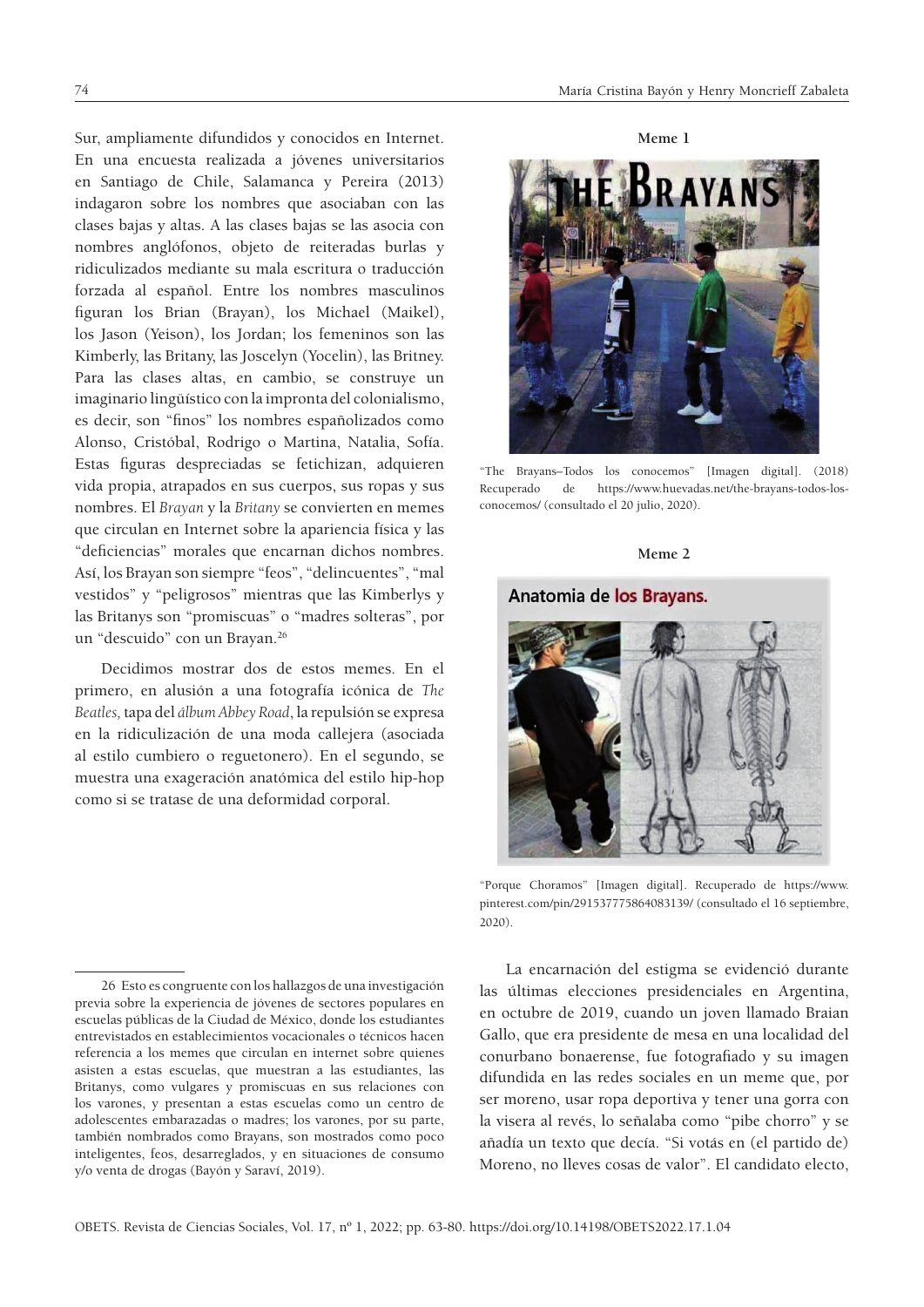representante del peronismo aglutinado en el Frente de Todos y actual presidente, Alberto Fernández, respondió a lo sucedido con un mensaje en Twitter donde señalaba: "El país que se viene va a dejar atrás los prejuicios y la discriminación. Todos Somos Braian".27

Durante la pandemia del COVID-19 también reapareció la figura del *flaite,* pero en contraste con el caso anterior, esta vez en la voz de la propia alcaldesa dela privilegiada comuna de Providencia, en Santiago de Chile, Evelyn Mattei, quien utilizó el término "flaite" en un programa de televisión para calificar a un grupo de jóvenes que golpearon a un hombre que les solicitó se colocaran mascarilla en la vía pública.<sup>28</sup> La utilización del término generó debates en programas de televisión y la palabra *flaite* fue el tópico más comentado en *Twitter* por esos días. En un hilo de tuits recuperado el 15 de junio de 2020 hacia *@evelynmatthei*, se evidencia la figuración del flaite en el sentido común:

*T1: Por lo general es para referirse a sectores populares o derechamente pobres. Si te dijera, por ejemplo, "esos jóvenes tienen pinta de flaites", qué imagen se te viene a la mente?*

*T2: […] surge precisamente para despreciar el comportamiento o actitudes de gente pobre. De hecho, suele ser un sinónimo de "poca clase".* 

*T3: en Chile para todos nosotros significa persona rasca y pato malo, tu definición es correcta, pero en Chile es peyorativo y siempre pensado para los pobres, a nadie en Chile se ocurriria pensar que una chica rubia de ojos azules en el sector 5 de Reñaca es flaite.*

*T4: En Chile se denomina "flaite " al joven de clase baja con costumbres vulgares. Lo mismo para "rasca".* 

*Son adjetivos con alto contenido clasista, usados para denostar a otros por su origen socioeconómico.*

*T5: La palabra flaite, viene de pobre, sin educación. "ese tiene pinta e flaite"." vive en una pobla flaite!. se viste flaite" "habla como flaite" otros.."el negro".."el mapuche".."la china"...dejemos de weviarnos y amémonos más.*

### **4.4. De tácticas y resistencias: resignificando el estigma a través de la música**

El canal abierto por el Internet y las nuevas tecnologías audiovisuales son espacios donde no solo se construyen y circulan las figuras demonizadas, sino que también permite producir, alterar, compartir y seguir contenidos que cuestionan y resignifican las representaciones dominantes. La apropiación de narrativas multimedia permite a los jóvenes presentar su propia perspectiva del mundo y re-contextualizar mediáticamente los estigmas que criminalizan sus vidas, prácticas y estéticas (Smirnov y Lam, 2019).

Estos procesos de resignificación/desidentificación nos remiten al concepto de táctica en De Certeau (1996), determinado por la ausencia de poder; es el arte del débil, es su ingenio para sacar ventaja del fuerte que desemboca en una "politización de las prácticas cotidianas" (1996: XLVIII). Las tácticas se refieren a la acción calculada que determina la ausencia de un lugar propio, no tiene más lugar que el del otro. Es una resistencia subordinada, la habilidad de los desprovistos de poder legítimo para crear recursos en lo cotidiano, transformar lo existente gracias a sus creatividades, dotar al mundo social de nuevos sentidos. Se trata de una resistencia sigilosa, difusa, furtiva, escurridiza, caracterizada por la plasticidad y lo ambivalente del comportamiento, con tácticas afirmativas y usos nuevos del orden vigente (De Certeau, 1996: 43-44).

De esta manera, las clasificaciones negativas pueden ser (re)apropiadas en el espacio virtual y la vida cotidiana, entre otras formas, a través de expresiones musicales como el rap, el trap, el reguetón y la cumbia, con canciones y videos musicales que luego son compartidos y reproducidos por medio de *Spotify*, *Youtube* y otras plataformas. Tijoux, Facuse y Urrutia (2012) destacan que la cultura hip-hop en Chile está conectada con una forma de comunicar la historia de las "poblaciones" y de los barrios pobres, canalizando la auto-confirmación en espacios de encuentro, estilos

<sup>27</sup> Sin autor (2019, 29 octubre 2019). "Alberto Fernández: "Todos somos Braian". *Página 12* [Periódico digital]. Recuperado de https://www.pagina12.com.ar/228087-alberto-fernandeztodos-somos-braian (consultado el 1 de mayo, 2020); Figueroa, A. (2019, 31 octubre 2019), "Alberto Fernández con Braian, contra los prejuicios y la discriminación". *Página 12* [Periódico digital] Recuperado de https://www.pagina12.com.ar/228408 alberto-fernandez-con-braian-contra-los-prejuicios-y-la-disc (consultado el 2 de mayo, 2020).

<sup>28</sup> C.Z. (2020, 15 de junio), "La comentada discusión luego de que la periodista Alejandra Matus criticó a la alcaldesa Evelyn Matthei por el uso de la palabra "flaite". *La Tercera* [Periódico digital]. Recuperado de http://glamorama.latercera. com/noticias/2020/06/la-comentada-discusion-luego-de-quela-periodista-alejandra-matus-critico-a-la-alcaldesa-evelynmatthei-por-el-uso-de-la-palabra-flaite.shtml/ (consultado el 30 de junio, 2020).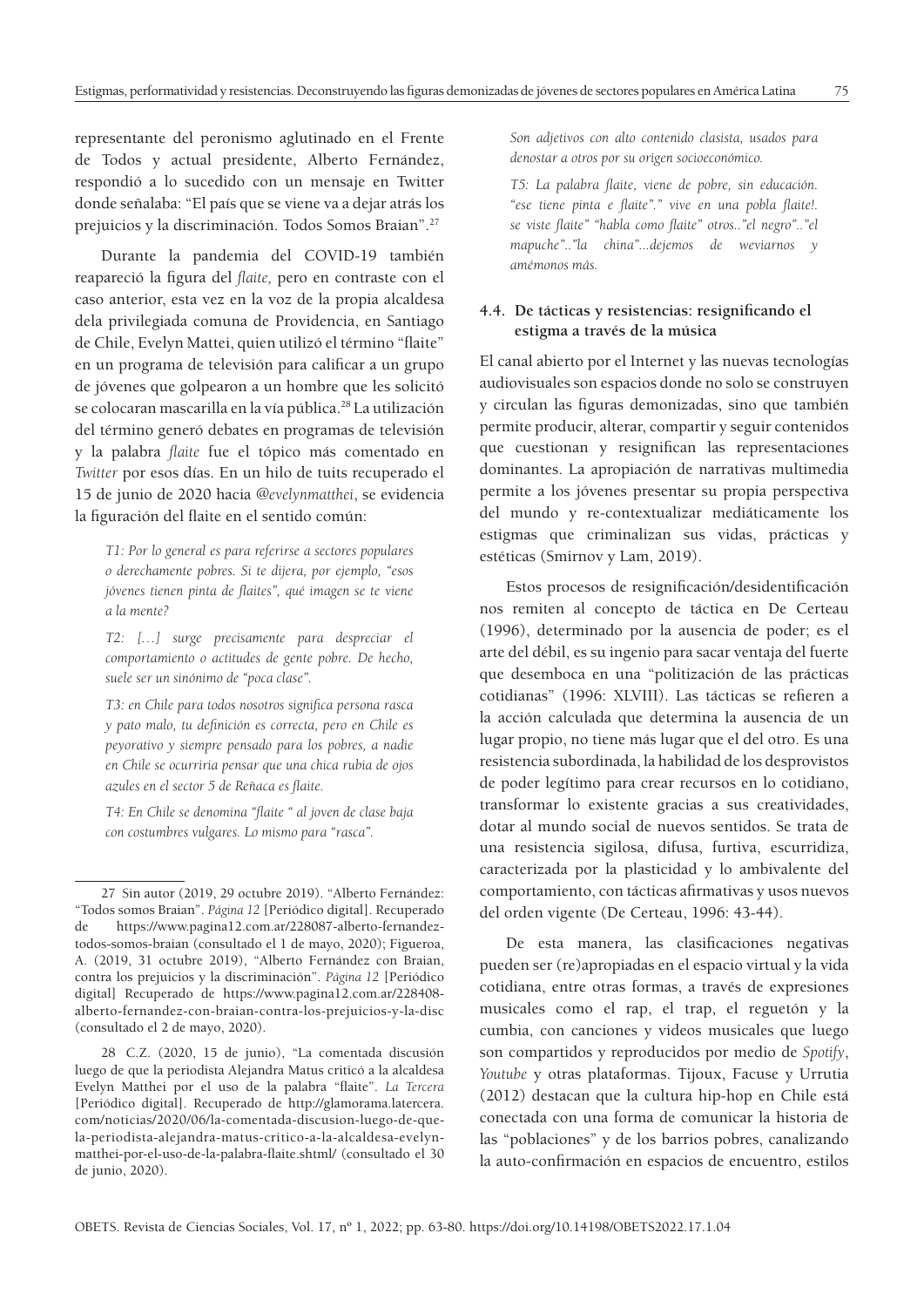y estéticas propiamente juveniles, como lo muestra el rapero *Portavoz:*

*Vengo de Chile... / El bajo Chile anónimo / Actores secundarios en un filme antagónico / De ese Chile que definen de clase media / Pero tienen las medias deudas que los afligen y asedian / El Chile de mis iguales y los tuyos / Que no salen en las páginas sociales de El Mercurio / […] El Chile de los carritos de completos y sopaipillas Que siempre pilla en la esquina de un gueto Donde hay menos escuelas que botillerías […]*

*Fragmentos de la canción "El Otro Chile" (2012) de Portavoz 29*

La figura del *flaite* es interpelada y resignificada en la cumbia y el reguetón, mediante canciones que lo utilizan como título, y lo reivindican como "gente común", con apellidos sencillos, con ropa deportiva y bling-bling, como una suerte de resistencia al estigma "encarnado."

*Me gritan en la calle "Flaiteeee" / Disculpa mi apariencia, mi vestido / Yo no soy ni un bandido, no te pongai weón / ¿Cuál es el problema de la gente? / ¡Que te definen como flaite, una peste! / ¿Tengo algo escrito en mi frente? / ¿O es porque mi apellido es Méndez? /*

*Fragmentos de la canción "Flaite" (2017) de DJ Méndez30*

Respecto a la cumbia villera en Argentina, un estilo que hicieron suyo miles de jóvenes del Gran Buenos Aires, Semán (2012) observa que "las performances de letra, música y baile que exaltan "los vicios" o la exageración deliberada de movimientos pélvicos, muestran a sus ejecutantes en la conciencia de ser "los de abajo", los despreciados de siempre, tratando de afirmarse" (2012: 159). En efecto, una de las bandas más emblemáticas de cumbia villera se denomina,

precisamente, *Pibes Chorros*. La dimensión emocional remarca la dignidad personal frente a los abusos de la policía, una injusticia frecuente por vivir en estas áreas urbanas y que ha llegado a ser motivo de festivales musicales, grupos activistas y movimientos sociales en contra de la criminalización de los jóvenes en la villas (Bilski, Dodaro y Diaz,, 2018).

*Muchacho de la villa, de escracho y licor / Fumándote la vida con odio y rencor / Caminando por la calle, la cana te paró / Te pidió los documentos y el móvil te llevó / La vida en la cárcel, te hizo entender / Por eso es que ahora… ¡No querés caer!" /*

*Fragmentos de la canción "Muchacho de la villa" de Pibes Chorros 31*

El hip-hop se reivindica como un arte para expresar, enfrentar y resignificar las desventajas y construir identidades, como un espacio de pertenencia desde donde se narra y se vive el barrio, ese barrio que *quema* y *sana* y una escuela que no los interpela, en palabras de los raperos argentinos *Ronpe' 99 y Zica*. Ambos forman parte del colectivo *Rapstinencia,* que produce música y videos musicales *en* y *sobre* el barrio, mediante un discurso multimedia en *YouTube* que ya tiene más de tres millones de reproducciones. Esto es similar a lo que narra *Gera MX*, rapero mexicano, en sus canciones sobre las colonias populares de México.

*Pasan los días como horas y ni se acuerdan de mí / El Hip-Hop me saca vida, pero me hace vivir / Si no reviento el micro' lo reventamo' a balazo' / De niño bueno a niño malo solo hay un abrazo / Puta vida loca, ser rapero delincuente / El barrio quema, el barro sana, la birra llena / Los bolsillo' vació' pero con la panza llena / La vida es una mierda, pero no quiero morir / Familia, perdónenme, no nací para la escuela / Fragmentos de "Pasan los días" Ronpe'99 y Zica32 Construyen un buen futuro /*

<sup>29</sup> Portavoz (2012), "El Otro Chile" (género rap), álbum *Escribo Rap con R de Revolución*: https://open.spotify.com/ track/6NxXtGRGKVDfhuza8CJn5G

<sup>30</sup> DJ Méndez (2017), "Flaite" (género cumbia), álbum *Varios artistas. Macabro Imperio. Vol. 1:* https://open.spotify.com/ track/2KAQUOHDYITyF41hPCQy07

<sup>31</sup> Pibes Chorros (2012), "Muchacho de la villa" (género cumbia), álbum *Arriba las manos*: https://open.spotify.com/ track/3lrRYqmb4Zx8HaBtYAt8YB

<sup>32</sup> Rapstinencia (2018, 26 de agosto), "Pasan los días (shot by sensei)", *YouTube* [Video musical]. Recuperado de https:// www.youtube.com/watch?v=Lw3cziAnHdA (consultado el 23 de agosto, 2020).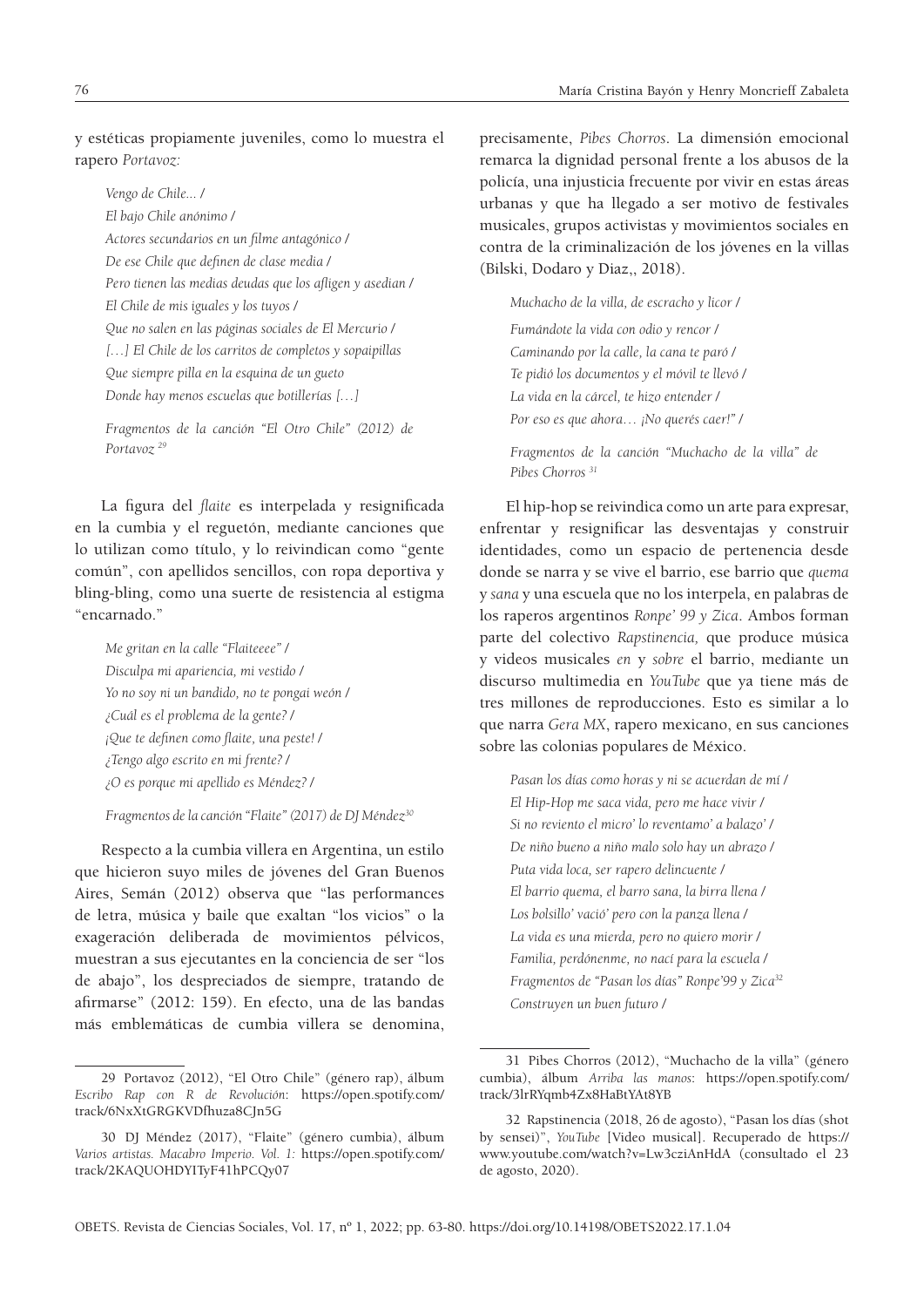*Cuidé de mi locura para caminar seguro / Y aunque el camino fue duro no doblaron mi armadura / Pateando en esa cancha jugando a ser Ronaldinho / Vicios llegaron tempra, cursaba la secundaria / Para todos era un juego después se hizo necesaria / Y me enamoré del rap ahí por cuarto de primaria /*

*Fragmentos de la canción "Suelo soñar, correr y tropezarme" de Gera Mx33*

El lema "salir adelante" para los *hoppers* (Tijoux, Facuse y Urrutia, 2012), permite constituir un *nosotros* que posibilita identificaciones y posiciona alteridades en la familia, los adultos, la escuela, el trabajo, las instituciones, la moral; reclamando el derecho a ser una juventud diferente y alternativa en el barrio. Estos procesos de identidad local son expresados por *Acru*, un conocido *MC* (Maestro de Ceremonia) en la escena hip-hop de Argentina. Este rapero domina el *freestyle*, un arte improvisado para recitar, donde se intersecta el lenguaje cantado y hablado.

*Cuando escribo el barrio sueña y no sufre, mamá / Por las zapas que no tuve, por la deuda impaga Cuando escribo el barrio sueña y no sufre, mamá / Porque siendo de dónde soy igual pude, mamá / Yo a los 16 traje el sueldo que no pudo mi padre / Escupo con honor, voy a inmortalizarme / Transcender de la materia sin banalizarme / Va por cada una de esas tardes / Que salí sin un peso, pero rapié como nadie / Por eso mi nombre pesa si bajo al parque / No soy cifras en YouTube, soy un fabricante en Loops / De tattoos, de próximas crews, this is my rule /*

*Fragmentos de la interpretación en vivo "Monoblock"(2019) de Acru34*

A partir de la historia de un amigo contada en primera persona, *Kachorro Bélico*, trapero mexicano, nos muestra una biografía compleja, compartida por muchos jóvenes, atravesada por desventajas, adversidades y afectos: el cruce como indocumentado *al otro lado*, el miedo, los sacrificios "pá mandar pal cantón", la oscilación entre el trabajo precario y el delito, la fiesta, la pareja. "Ahora va todo derecho con el sudor de mi frente, laboro de sol a sol, los fines disfruto siempre…"

*Desde muy morrillo me cruce para acá/ Con sólo una meta, verdes generar/ Pá mandar, pal' cantón/ Y a mis abuelos ayudar/ Vine a llenar mi cartera ganando al 150/ No le tengo miedo a nada pá vela/ Me gusta la buena vida, las morritas y la fiesta/* [...] Del mero Oaxaca, de San Baltazar, me dicen el *George/ […] Al chilazo hago de todo lo que me deje un billete/ Cocina, construcción, en pandilla, en tumba a veces/ Ahora todo va derecho con el sudor de mi frente/ Laboro de sol a sol, los fines disfruto siempre/*

*Fragmentos de la canción "George V1" de Kachorro Bélico35*

A través de las expresiones musicales en las redes y plataformas virtuales, muchos jóvenes se asumen como productores de una contracultura digital frente a la violencia simbólica de la cual son objeto. Las voces de los jóvenes nos muestran, a través de sus canciones, que son personas diversas, con historias propias y complejas, que se divierten, sufren, migran, padecen injusticias, se enamoran y consumen. Así, el espacio local es reapropiado a través del arte, a partir de resistencias cotidianas y procesos de resignificación en un contexto de desventajas materiales y simbólicas. En este sentido, Caldeira (2010) señala la importancia de la cultura hip-hop para revalorizar y mantener la identificación positiva del barrio entre los jóvenes de los barrios segregados en Sao Paulo, para quienes la periferia se reivindica como espacio propio transformada simbólicamente en un "gueto", expresado en pintas, grafitis y raps. Por otro lado, en su trabajo etnográfico en una favela de Río de Janeiro, Cordeiro (2009) destaca cómo el lugar de residencia se transforma en un lugar de memoria, afectos y adhesión emocional en la vida de los jóvenes. El concepto juvenil del "barrio" va más allá de un espacio devaluado en empleos, escuelas, infraestructura, transporte y seguridad. Les

<sup>33</sup> Gera Mx (2017), "Suelo soñar, correr y tropezarme" (género rap), álbum *Precipicio*: https://open.spotify.com/ track/2sjGRnXlrjd6Nxi44X8f10

<sup>34</sup> Acru (2019, 12 de diciembre), "Monoclock (Film Siena)", *YouTube* [Video musical]. Recuperado de https://www. youtube.com/watch?v=M9Yh2GMAlwU (consultado el 23 de agosto, 2020).

<sup>35</sup> Kachorro Bélico (2020), "George V1" (género trap), álbum sencillo: https://open.spotify.com/track/ 6KNioNA30KJRvjbqiUSAmz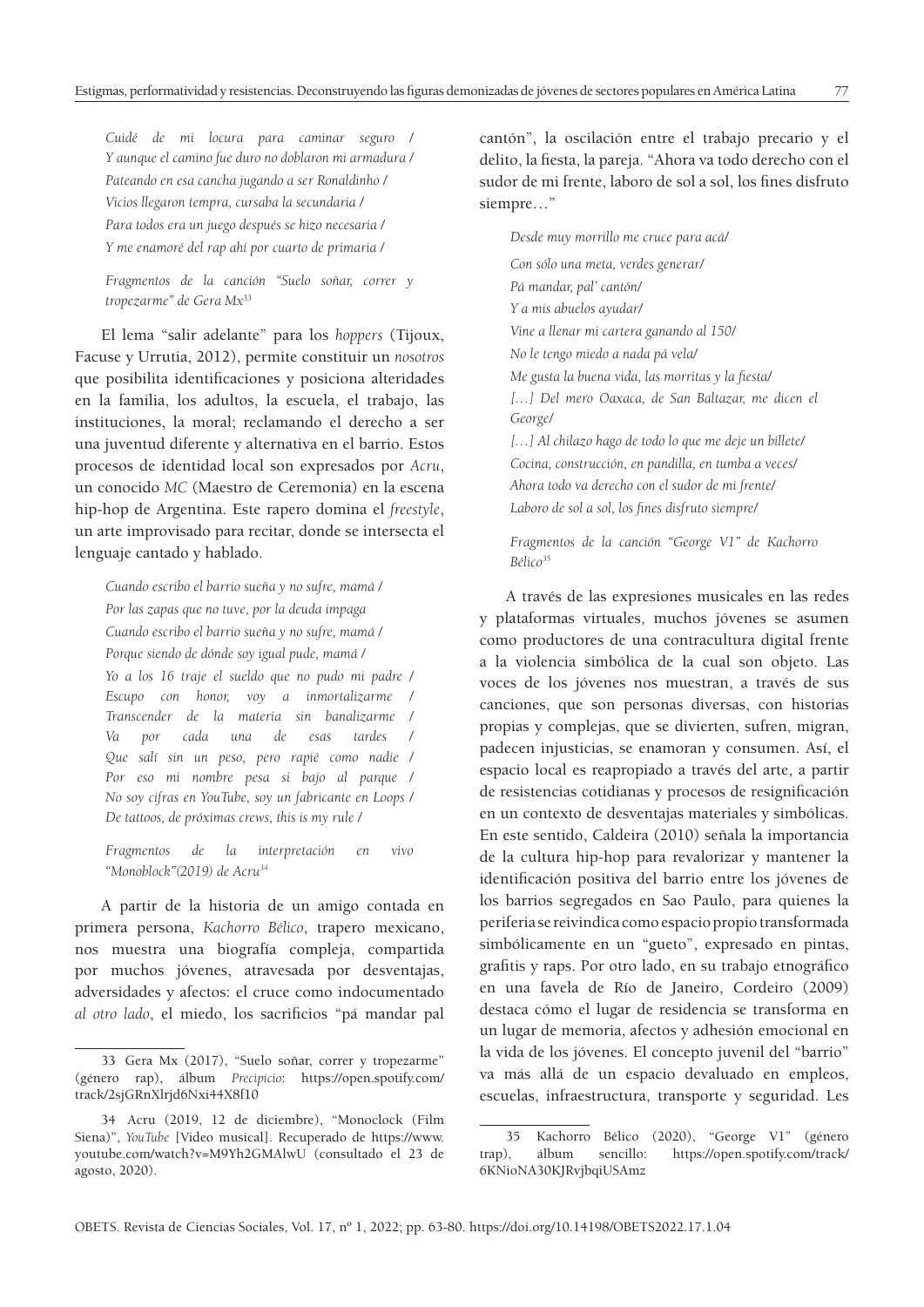da "orgullo" habitarlo porque concede legitimidades en la movida callejera del funk o breakdance y les permite un circuito de pertenencia fuera del barrio. Retomando las líricas de *Acru*, el rapero argentino: "Cuando escribo el barrio sueña y no sufre, mamá..."

## **5. CONCLUSIONES**

La construcción de los jóvenes de sectores populares como figuras abyectas no solo contribuye a reproducir la desigualdad y el control social a través del temor, el rechazo y el desprecio, sino que afecta profundamente su vida cotidiana, sus relaciones con diversas instituciones y espacios (la policía, la escuela, el barrio, la calle, el espacio público). La heterogeneidad y complejidad de sus experiencias y trayectorias son frecuentemente borradas en el discurso público bajo etiquetas homogeneizadoras y estigmatizantes que los negativiza como "ninis", "sicarios", "violentos" y "delincuentes", fijándolos como figuras demonizadas e invalidados socialmente. En este contexto, hemos destacado la importancia de perspectivas desclasificadoras que permitan comprender los procesos de construcción identitaria de quienes no tienen acceso a los circuitos simbólicos dominantes de legitimación y son posicionados como el límite constitutivo de lo correcto y lo adecuado: como personas abyectas y sin valor, solo definidas por sus carencias, ausencias y deficiencias, valores y emociones negativas (Skeggs, 2011).

Como señalamos al inicio, diversos trabajos en América Latina han dado cuenta de la estigmatización y criminalización que pesa sobre los sectores populares, y especialmente sobre los jóvenes. Nuestro análisis complementa y profundiza el conocimiento sobre estos procesos generales, al identificar y deconstruir la conformación de figuras específicas en las que se conjugan diversos atributos morales, estéticos y culturales que construyen un "otro" nombrado, caracterizado, y visualmente representado. Los *chakas*, los *flaites* y los *pibes chorros*, comparten los marcadores sociales del desprecio de clase en su cuerpo, su color de piel, su ropa, su moral, su lenguaje, su música, sus nombres. El pasado colonial, la segregación urbana, la estética popular y sus consumos culturales son, entre otros, espacios de los que se alimentan estas construcciones figurativas y muestran la transversalidad de los estereotipos que alimentan el clasismo y racismo en nuestra región y su arraigo en el imaginario social.

Otro elemento relevante a destacar es la centralidad adquirida por las redes sociales y otros medios digitales en la construcción y difusión de estas figuras abyectas. Nuestro rastreo digital, si bien puede presentar las limitaciones propias de las posibilidades al alcance de los autores, muestra que son precisamente los atributos identificados que circulan en los espacios digitales los que son resignificados y resistidos por los propios jóvenes de sectores populares. De esta manera el proceso de construcción figurativa evidencia su poder de penetración y de subjetivación, y a la par se constituye en un espacio de disputa. El poder performativo de estos marcadores se expresa en los modos en que esos discursos e imágenes negativas son reapropiados en las letras de las canciones de rap, cumbia y reguetón revisadas en los tres casos, donde la música constituye tanto un espacio de pertenencia como de resistencia táctica.

El desafío de la desclasificación es entonces navegar entre lo bueno, lo malo y lo feo, reconociendo matices, ambivalencias y contradicciones (Troung. 2019), entendiendo las prácticas de estos jóvenes como prácticas situadas en los diversos espacios por los que transitan. La figuración de estos jóvenes como una amenaza o un peligro, sujetos de rechazo, discriminación o desprecio, no solo moldea su identidad, autovaloración y margen de maniobra, sino también los patrones de sociabilidad, erosionando el respeto, la solidaridad social y la empatía, valores indispensables si realmente aspiramos a una sociedad más justa y digna para todas y todos.

#### **REFERENCIAS BIBLIOGRÁFICAS**

- Ahmed, S. (2000). *Strange Encounters. Embodied Others in Post-Coloniality*. New York: Routledge.
- —— (2004). *The Cultural Politics of Emotion*. Edinburgh: Edinburgh University Press.
- Bayón, M.C. (2019). "Introducción. La construcción social de la desigualdad. Reflexiones sobre convivencia y justicia social en tiempos de neoliberalismo" en M.C. Bayón (coord.) *Las grietas del neoliberalismo. Dimensiones de la desigualdad contemporánea en México*, Ciudad de México: Instituto de Investigaciones Sociales, Universidad Nacional Autónoma de México, 9-36
- Bayón, M.C y G. Saraví (2019). "La Experiencia Escolar como Experiencia de Clase: Fronteras Morales, Estigmas y Resistencias", *Desacatos. Revista de Ciencias Sociales*, 59, 68-85 DOI: https://doi.org/10.29340/59.2050
- Bilski, D.; Dodaro, C. y Díaz, V (2018). "No somos delito: Reflexiones sobre jóvenes, medios de comunicación y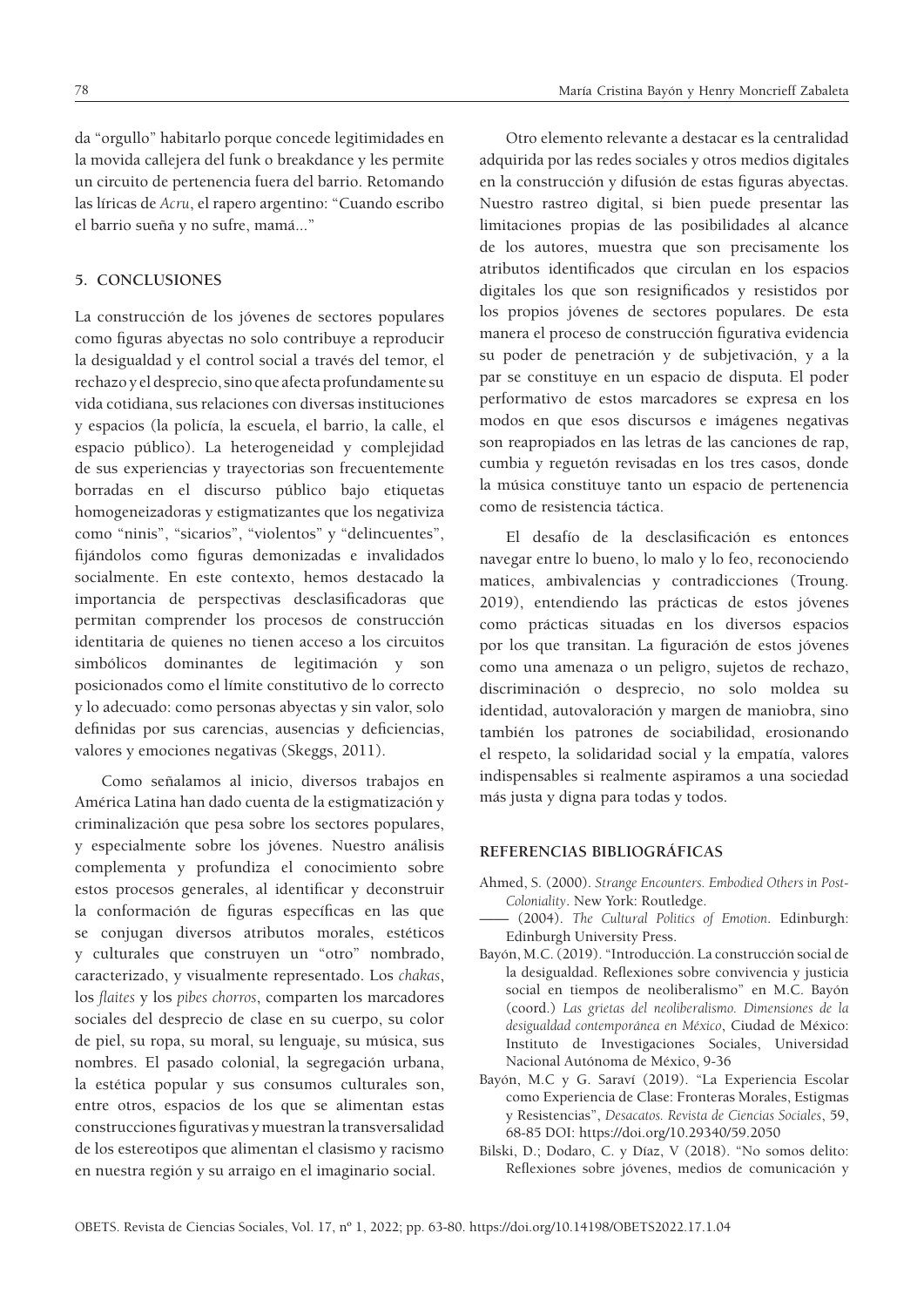activismo cultural". *20vo Congreso REDCOM*. Villa María, Argentina: Universidad Nacional de Villa María.

- Bonfil Batalla, G. (1989). *México profundo. Una civilización negada*. México D.F.: Grijalbo.
- Bourdieu, P. (1988). "Social Space and Symbolic Power". *Sociological Theory*, 7 (1), 14–25. DOI: https://doi. org/10.2307/202060
- Caldeira, T. (2010). *Espacio, segregación y arte urbano en el Brasil*. Buenos Aires: Katz.
- Castañeda, C. (2002). *Figurations. Child, Bodies, Worlds*. Durham: Duke University Press.
- Cohen, S (2011 [1972]). *Folk Devils and Moral Panics: The creation of the Mods and Rockers*. New York: Routledge.
- Cordeiro, D. (2009). *Juventude nas sombras: escola, trabalho e moradia em territórios de precariedades*. Rio de Janeiro: Lamparina/Faper.
- Crisafulli, L. (2013). *Neo racismo latinoamericano, la seguridad como excusa y el paradigma de los Derechos Humanos*. Repositorio digital de la Universidad Nacional de Córdoba, Argentina. URI: http://hdl.handle. net/11086/5881
- Chaves, M.; Fuentes, S. y Vecino, L. (2016). *Experiencias juveniles de la desigualdad*. Buenos Aires: CLACSO.
- De Certeau, M. (1996). *La invención de lo cotidiano. El arte de hacer*. México D.F.: Universidad Iberoamericana/ITESO.
- Di Napoli, P. (2016). "La juventud como objeto de temor y estigmatización. Sentimientos desde y hacia los jóvenes de los países del Cono Sur". *Revista de Ciencias Sociales*,29 (38), 123-144.
- Douglas, M. (1984). *Purity and Danger: An Analysis of Concepts of Pollution and Taboo*. New York: Routledge.
- Fussey, P. y Roth, S. (2020). "Digitizing Sociology: Continuity and Change in the Internet Era". *Sociology*, 54 (4), 659- 674. DOI: https://doi.org/10.1177/0038038520918562
- Galimberti, C. y Segura, R. (2015). "¿Fuera de lugar? (In) visibilidades, conflictos y usos del espacio público". En: Chaves, M. y Segura, R. (Eds.), *Hacerse un lugar: Circuitos y trayectorias de jóvenes en ámbitos urbanos* (pp.73-99). Buenos Aires: Biblos.
- González, M. y Fang, F. (2014). *El flaite: entre la exclusión y la pertenencia*. Santiago de Chile: Tesis de licenciatura. Escuela de Periodismo, Universidad de Chile.
- URI: http://repositorio.uchile.cl/handle/2250/145905
- Hayward, K. y Yar, M. (2006). "The 'chav' phenomenon: Consumption, media and the construction of a new underclass". *Crime Media Culture*, *2* (1), 9-28.
- DOI: http://doi.org/10.1177/1741659006061708
- Jones, O. (2011). *Chavs. The Demonization of the Working Class*. London: Verso.
- Kessler, G. y Dimarco, S. (2013). "Jóvenes, policía y estigmatización territorial en la periferia de Buenos Aires". *Espacio Abierto*, 22 (2), 221-243.
- Le Grand, E. (2015). "Linking Moralisation and Class Identity: The Role of Ressentiment and Respectability in the Social Reaction to 'Chavs'". *Sociological Research Online*, 20(4) 18-32. DOI: https://doi.org/10.5153/ sro.3785
- (2019). "Conceptualising Social Types and Figures: From Social Forms to Classificatory Struggles".

*Cultural Sociology*, 13 (4), 411- 427. DOI: https://doi. org/10.1177/1749975519859962

- Leal, A. (2016). ""You Cannot be Here": The Urban Poor and the Specter of the Indian in Neoliberal Mexico City". *The Journal of Latin American and Caribbean Anthropology*, 21(3) 539-559. DOI: https://doi.org/10.1111/jlca.12196
- Link, B. y Phelan, J. (2014). "Stigma power". *Social Science & Medicine*, 103, 24-32. DOI: https://doi.org/10.1016/j. socscimed.2013.07.035
- Martínez Aránguiz, N. (2017). "Representación del sujeto popular en la prensa dominante chilena: De la campaña 'Pitéate un flaite' a las detenciones ciudadanas". *Cadernos de Linguagem e Sociedade*, *18*(3), 120-142. DOI: https:// doi.org/10.26512/les.v18i3.7439
- Mauger, G. (2007). *La revuelta de los suburbios franceses: una sociología de la actualidad*. Buenos Aires: Antropofagia.
- Míguez, D. (2010). *Los pibes chorros. Estigma y marginación*. Buenos Aires: Capital Intelectual.
- Moctezuma, V. (2017). *El desvanecimiento de lo popular. Etnografía de desplazamientos en la gentrificación del Centro Histórico de la Ciudad de México*. Ciudad de México,. Tesis de doctorado. Centro de Investigaciones y Estudios Superiores en Antropología Social. URI: http://ciesas. repositorioinstitucional.mx/jspui/handle/1015/597
- Murthy, D (2008). "Digital Ethnography: An Examination of the Use of New Technologies for Social Research". *Sociology*, 42(5), 837-855. DOI: https://doi. org/10.1177/0038038508094565
- Navarrete, F. (2017). *Alfabeto del racismo mexicano*. Barcelona: Malpaso.
- Ngai, S. (2005). *Ugly Feelings*. Cambridge/London: Harvard University Press. DOI:
- Pérez, M. y Roca, A. (2009). "Representaciones sociales de la inseguridad urbana en niños de Peñalolén: ¿qué ocurre en contextos donde la distancia geográfica de la segregación disminuye?" *MAD*, (20), 90-109. DOI: https://10.5354/0718-0527.2011.13876
- Reguillo, R. (2013). *Culturas juveniles: formas políticas del desencanto*. Buenos Aires: Siglo XXI Editores.
- Rodríguez Alzueta, E. (comp.) (2016). *Hacer Bardo. Provocaciones, resistencias y derivas de jóvenes urbanos*. La Plata: Universidad Nacional de Quilmes/Malisia.
- Salamanca,G. y Pereira, L. (2013). "Prestigio y estigmatización de 60 nombres propios en 40 sujetos de nivel educacional superior". *Universum*, 28(2), 35-57. DOI: https://doi. org/10.4067/S0718-23762013000200003
- Savegnago, S. (2019). "Praticas discursivas y sociais relativas a os jovens e a juventude". *Ultima Década*, 51, 194-224. http://dx.doi.org/10.4067/S0718-22362019000100192
- Semán, P. (2012). "Cumbia villera: Avatares y controversias de lo popular realmente existente". *Nueva Sociedad* (242), 149-161.
- Skeggs, B. (1997). *Formation of Class and Gender: Becoming Respectable*. London: Routledge.
- (2011). "Imagining personhood differently: Person value and autonomist working-class value practices". *The Sociological Review*, 59 (3), 496-513. DOI: https://doi. org/10.1111/j.1467-954X.2011.02018.x